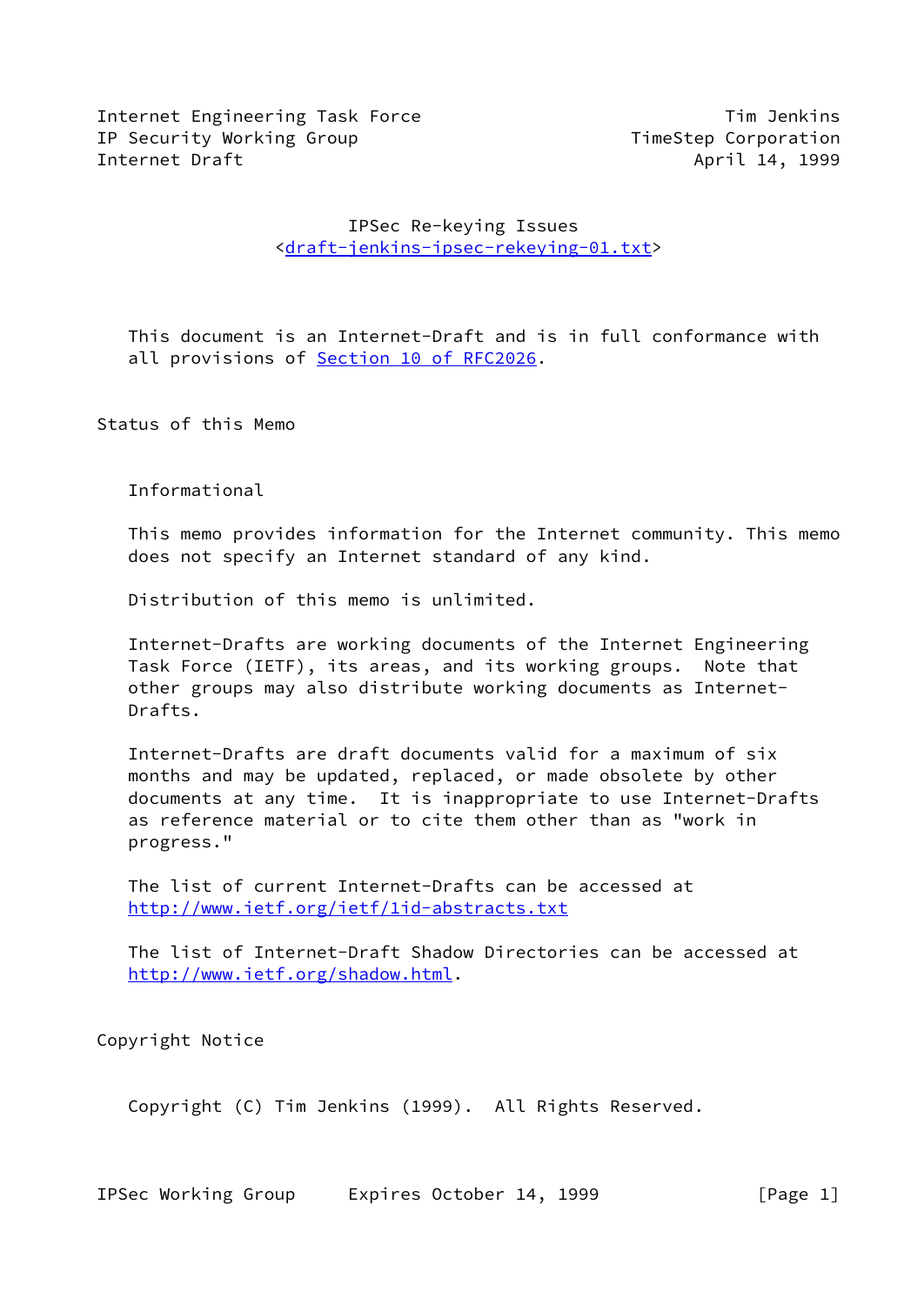Table of Contents

| 2.1.1 Inconsistent SA Use Recommendation4        |  |
|--------------------------------------------------|--|
|                                                  |  |
|                                                  |  |
|                                                  |  |
|                                                  |  |
|                                                  |  |
|                                                  |  |
|                                                  |  |
|                                                  |  |
| 2.2.1.4 Responder Pre-Set Up Security Hole11     |  |
|                                                  |  |
| 2.2.2.1 Dropped Quick Mode 3 Message13           |  |
|                                                  |  |
| 2.2.2.3 Compatibility With Observed Behaviours14 |  |
| 2.2.2.4 Compatibility with Commit Bit14          |  |
|                                                  |  |
|                                                  |  |
|                                                  |  |
| 3.1 Phase 1 Re-keying Requirements15             |  |
|                                                  |  |
| 3.1.2 INITIAL-CONTACT Notification17             |  |
|                                                  |  |
|                                                  |  |
| 4. Next IPSec Version Recommendations17          |  |
|                                                  |  |
| 4.1.1 Main Mode Re-Transmission Rules18          |  |
| 4.1.2 Aggressive Mode Re-Transmission Rules19    |  |
| 4.1.3 Quick Mode Re-Transmission Rules19         |  |
|                                                  |  |
|                                                  |  |
|                                                  |  |
|                                                  |  |
| 4.4.2 Phase 2 Re-keying Illustration21           |  |
|                                                  |  |
|                                                  |  |
|                                                  |  |
|                                                  |  |
|                                                  |  |
|                                                  |  |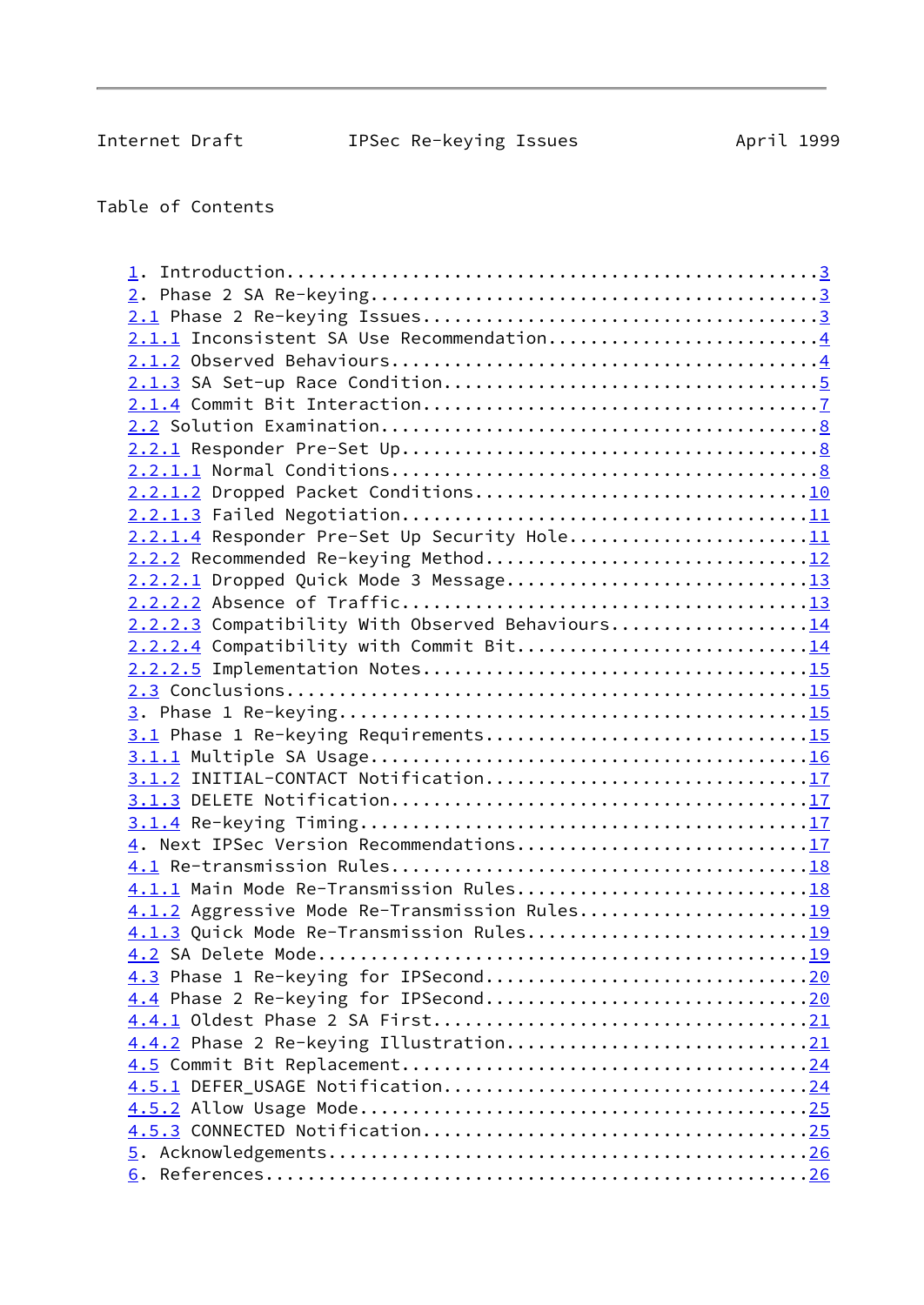<span id="page-2-1"></span>

Internet Draft **IPSec Re-keying Issues** April 1999

# <span id="page-2-0"></span>[1](#page-2-0). Introduction

This document has three primary objectives.

 The first objective is to illustrate problems and issues associated with re-keying within the confines of the current set of IPSec documents. For a number of reasons, re-keying in IPSec has become problematic, such that packets can get dropped by IPSec implementations during re-keying. Worse, there exists the possibility that IPSec implementations from different vendors may not be interoperable because of the way they re-key.

 The second objective of this paper is to propose methods of performing both phase 1 and phase 2 re-keying for IPSec implementations in such a way as to minimise packet loss and to maximize compatibility.

 The initial focus of the first two objectives is on phase 2 re keying; it is then extended to phase 1 re-keying. The need for this document in each case is initially discussed, followed by a recommendation for re-keying within the protocol framework established by the initial version of the IPSec documents.

 Finally, the third objective of the document is to provide recommendations for the next version of the IPSec protocols. These recommendations are made to best solve the re-keying problems in a manner that is not possible within the constraints of the existing IPSec documents.

## <span id="page-2-2"></span>[2](#page-2-2). Phase 2 SA Re-keying

 This section discusses phase 2 re-keying issues and makes recommendations to minimize the impact of these issues within the current IPSec document set.

<span id="page-2-3"></span>[2.1](#page-2-3) Phase 2 Re-keying Issues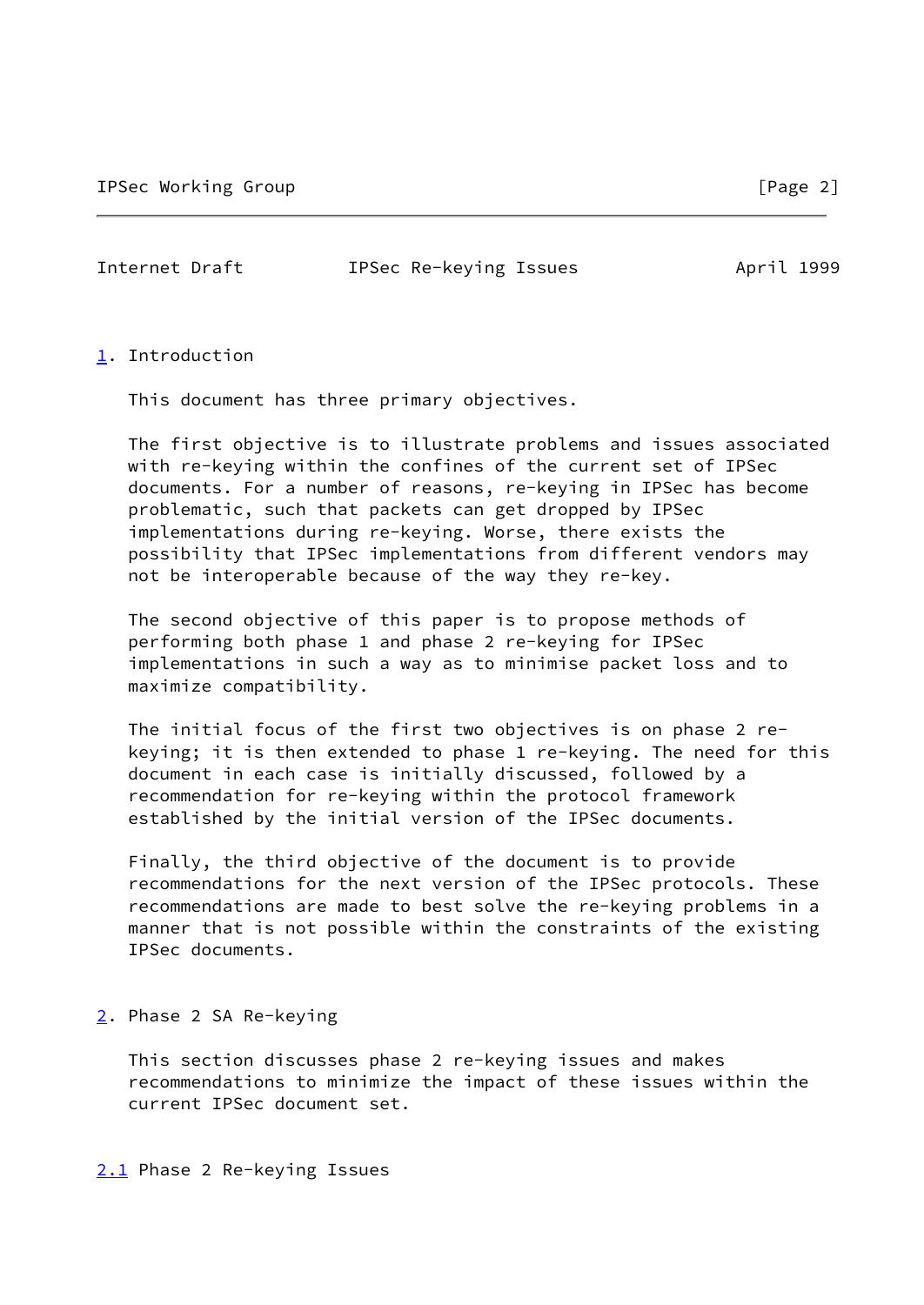The issues associated with phase 2 re-keying are listed below. Some of the points are expanded upon later.

- 1) There is no specification defining how re-keying is to be done.
- 2) The existing drafts appear contradictory in their recommendations on the usage of multiple phase 2 SAs.

IPSec Working Group **compared in the compared of the Compact** Compared in the compared of  $\lceil \text{Page 3} \rceil$ 

<span id="page-3-1"></span>Internet Draft **IPSec Re-keying Issues** April 1999

- 3) Some recent implementations have shipped with a method of re keying that will not perform reliably under real world network conditions.
- 4) The use of the DELETE notification is not required.
- 5) A variety of re-keying behaviours have been observed, some of which are incompatible.
- 6) The commit bit is not yet widely implemented, and its use as described is confusing. Further, while the documentation requires its support, its use is not required.
- 7) A race condition exists at SA set up, exacerbating re-keying issues.

<span id="page-3-0"></span>[2.1.1](#page-3-0) Inconsistent SA Use Recommendation

 The issue of inconsistent SA usage recommendations is examined further here.

From paragraph 2 of Section 9 of  $[IKE]$ :

 An implementation may wish to negotiate a range of SAs when performing Quick Mode. By doing this they can speed up the "re keying". Quick Mode defines how KEYMAT is defined for a range of SAs. When one peer feels it is time to change SAs they simply use the next one within the stated range. A range of SAs can be established by negotiating multiple SAs (identical attributes, different SPIs) with one Quick Mode.

While the document does not define what "... the next one ..." means, this paragraph strongly implies that there is no required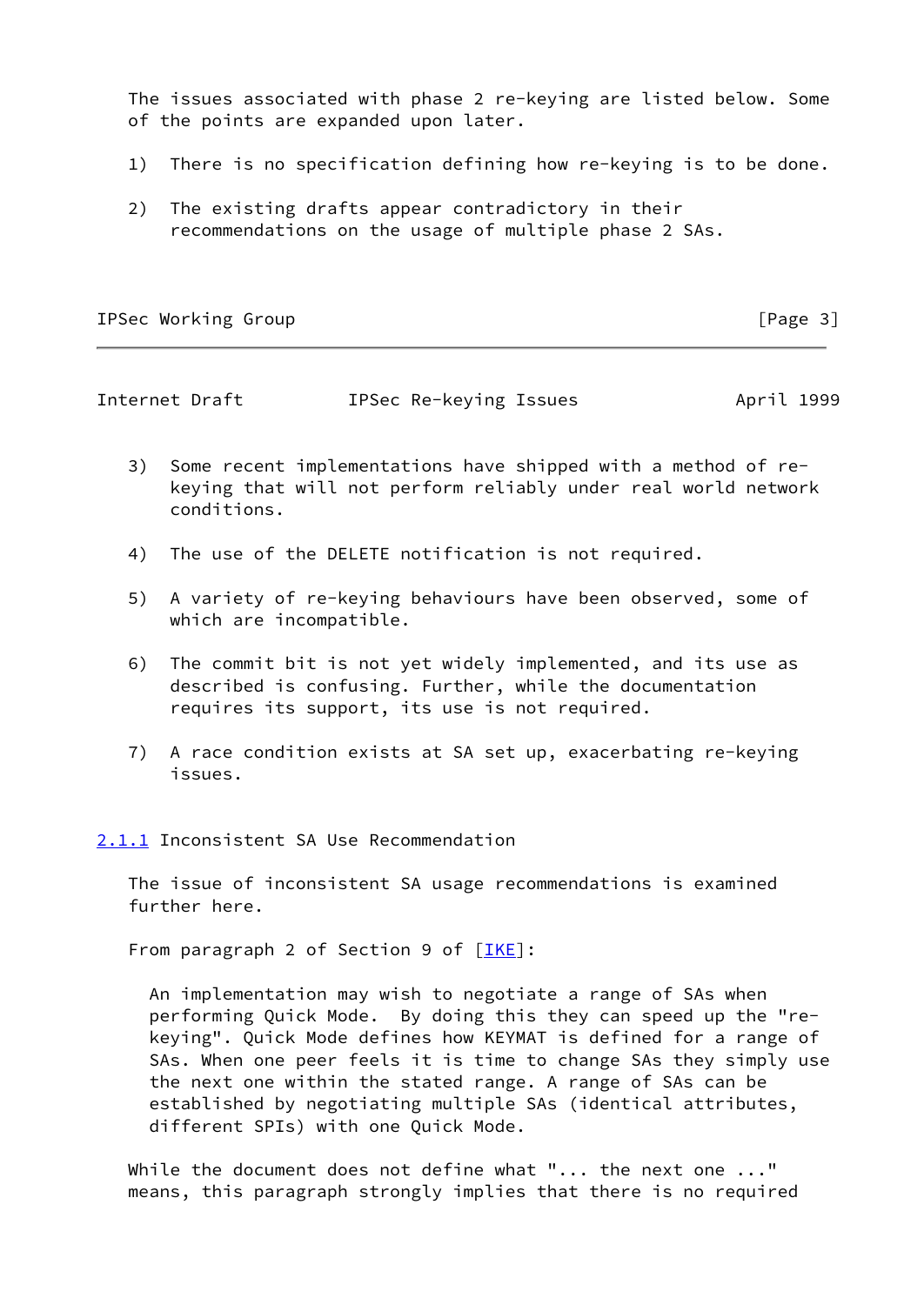order for the use of phase 2 SAs that have been negotiated within a phase 1 SA, and that multiple SAs may be pre-negotiated and used at will.

However, this appears to be contradicted by paragraph 3 of [section](#page-24-0) [4.3](#page-24-0) of [ISAKMP]:

 Modification of a Protocol SA (phase 2 negotiation) follows the same procedure as creation of a Protocol SA. The creation of a new SA is protected by the existing ISAKMP SA. There is no relationship between the two Protocol SAs. A protocol implementation SHOULD begin using the newly created SA for outbound traffic and SHOULD continue to support incoming traffic on the old SA until it is deleted or until traffic is received

| IPSec Working Group | [Page 4] |
|---------------------|----------|
|---------------------|----------|

<span id="page-4-1"></span>Internet Draft **IPSec Re-keying Issues** April 1999

 under the protection of the newly created SA. As stated previously in this section, deletion of an old SA is then dependent on local security policy.

 Many implementations have interpreted this to mean that the new SA should be used for outbound in preference to the old SA. In other words, the old SA should be abandoned as soon as possible.

 This interpretation of [ISAKMP] is in direct conflict with the usage implied by [[IKE\]](#page-32-3), resulting in potential problems.

## <span id="page-4-0"></span>[2.1.2](#page-4-0) Observed Behaviours

 The following behaviours have been observed by various vendors' implementations when devices have set up a second phase 2 SA. The behaviours listed below are not mutually exclusive.

- 1) The device continues to use the old SA until it naturally expires, then switches to the new SA.
- 2) The device immediately begins using the new SA.
- 3) The device immediately drops the old SA.
- 4) The device never sends a DELETE notification.
- 5) The device always sends a DELETE notification.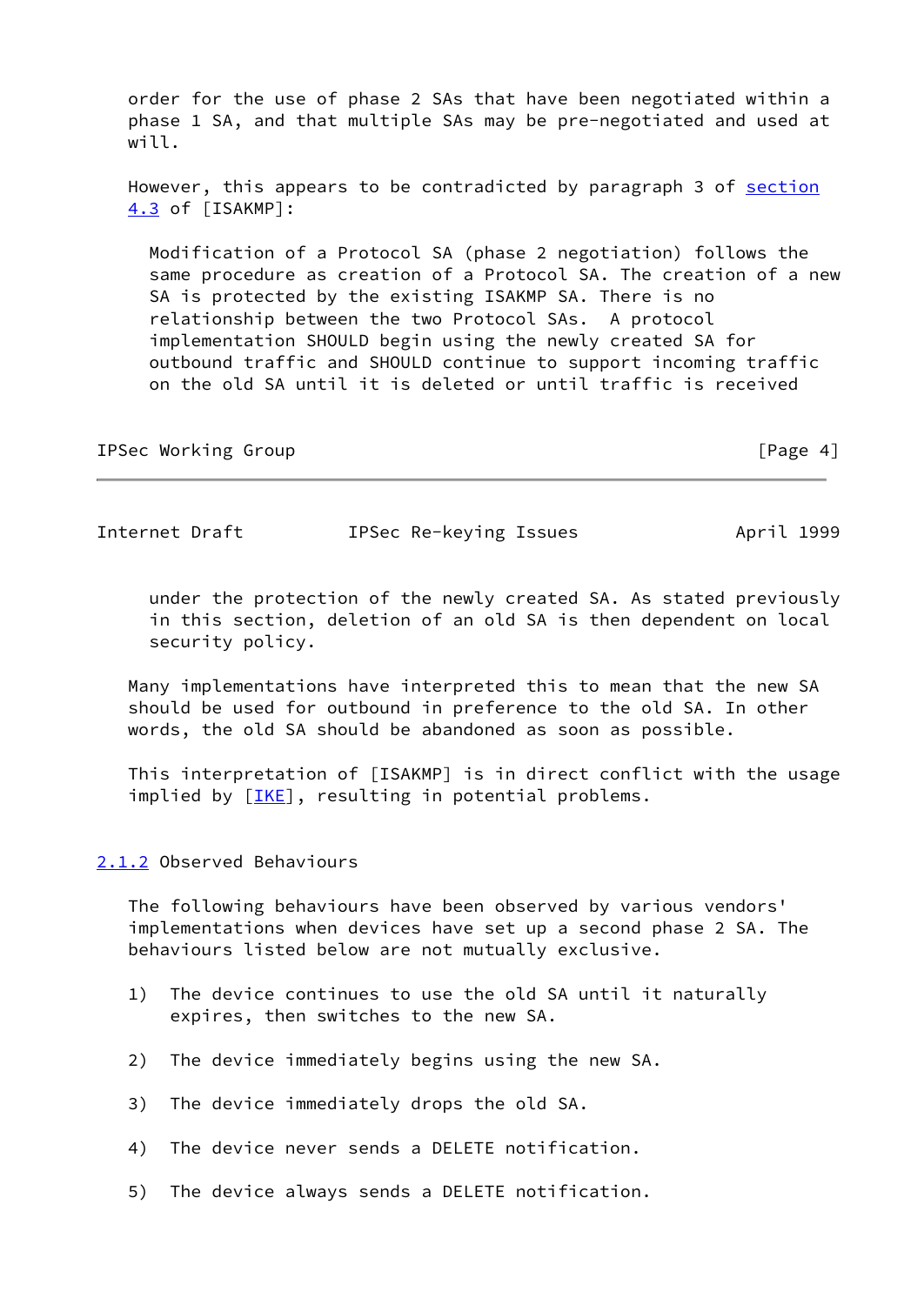- 6) The device deletes the old SA some time after re-keying, but before the end of its natural lifetime.
- 7) A device wants to keep more than one SA up all the time.

 All of these behaviours are permitted under the current documents. However, even when quick mode packets are not lost, it can be seen that interoperability is not always possible with some combinations of behaviours listed above.

## <span id="page-5-0"></span>[2.1.3](#page-5-0) SA Set-up Race Condition

 Further, behaviour 2 above is not a good behaviour, as illustrated below. In this example, the initiator is a gateway capable of handling full T3 bandwidth rates, while the responder is a PC running a software IPSec implementation, and it is overloaded.

| IPSec Working Group |           |                        | [Page $5$ ]                                                                                                                              |
|---------------------|-----------|------------------------|------------------------------------------------------------------------------------------------------------------------------------------|
| Internet Draft      |           | IPSec Re-keying Issues | April 1999                                                                                                                               |
| message.            |           |                        | In the illustration, QM1 refers to the first quick mode message, QM2<br>to the second quick mode message and QM3 to the third quick mode |
|                     | Initiator |                        | Responder                                                                                                                                |
| QM1 sent            |           |                        |                                                                                                                                          |
|                     |           |                        |                                                                                                                                          |
|                     |           |                        | -------------> QM1 received                                                                                                              |
|                     |           |                        | QM1 processed                                                                                                                            |
|                     |           |                        | ---- QM2 sent                                                                                                                            |
| QM2 $rec.$ <----    |           |                        |                                                                                                                                          |
| process             |           |                        |                                                                                                                                          |
| QM3 sent            | $\star$   |                        |                                                                                                                                          |
|                     |           |                        |                                                                                                                                          |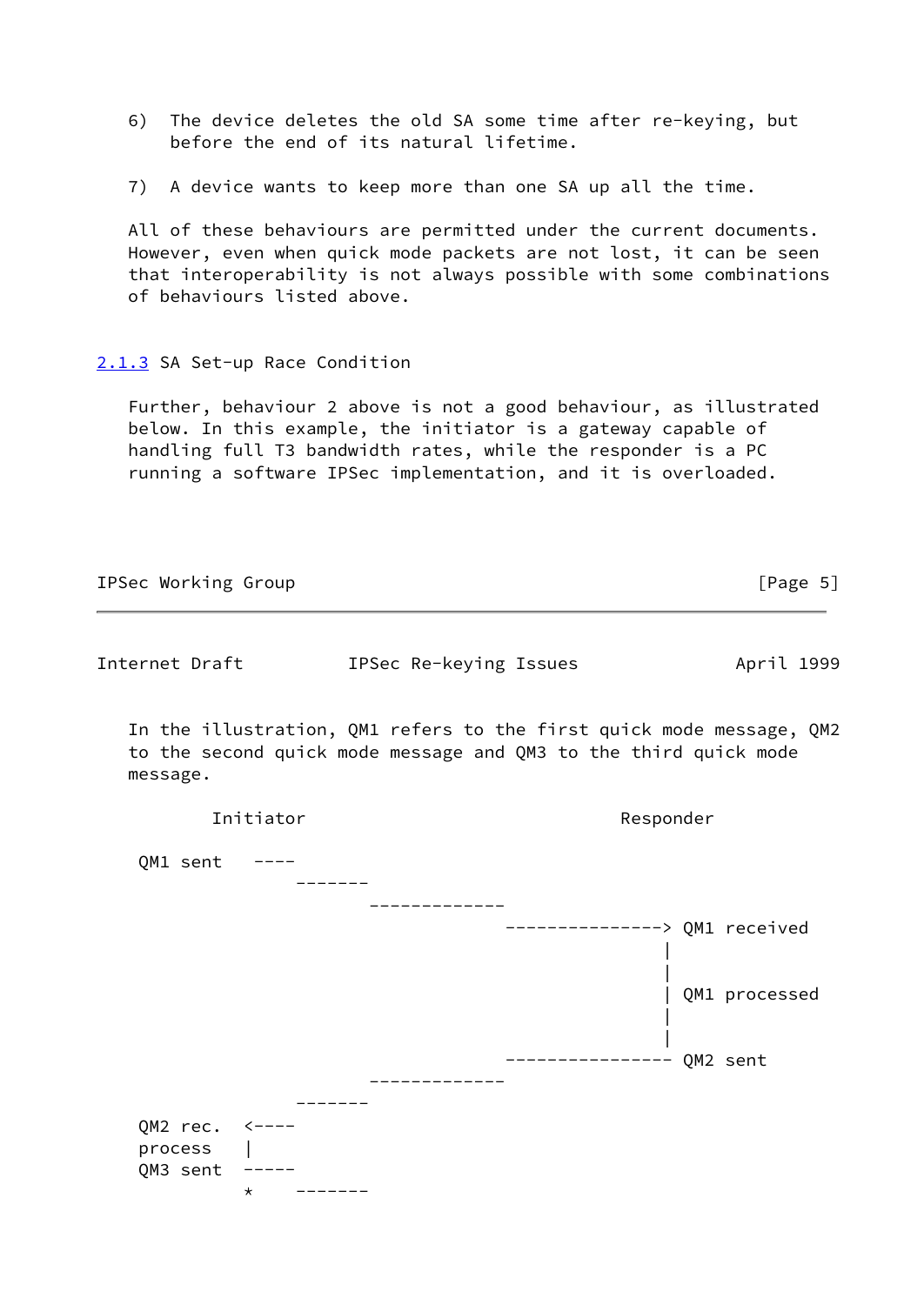

Figure 2-1 Race Condition Sequence Chart

 By the time the responder has set up the new SA, packets protected by that SA have already started arriving from the initiator. This causes them to be dropped by the responder. This case is further complicated by the possibility of packets taking different paths through the network, so theoretically, the third quick mode message could arrive after packets protected by the new SA.

 Additionally, since all IKE packets are based on UDP, there is no guarantee that QM3 even arrives at the peer, so making assumptions about new SA use based on the transmission time of a packet will still lead to failures in the field.

 To reduce the effects of packet loss, some implementations were observed to blindly transmit QM3 multiple times, back to back.

| IPSec Working Group | [Page 6] |
|---------------------|----------|
|                     |          |

<span id="page-6-1"></span>

| Internet Draft | IPSec Re-keying Issues | April 1999 |
|----------------|------------------------|------------|
|                |                        |            |

 This can reduce the probability that the peer does not get QM3, but cannot eliminate it. Nor can it eliminate race conditions due to path differences or processing times.

 If the behaviour of the initiator was to delay usage of the new SA for outbound traffic, this would cause failures for those implementations that immediately delete the old SA. Therefore, the behaviour of delaying use of the new SA and immediately deleting the old SA are incompatible.

<span id="page-6-0"></span>[2.1.4](#page-6-0) Commit Bit Interaction

 The use of the commit bit can solve the race condition illustrated in the previous section when asserted by the responder during quick mode. However, it suffers from the following problems: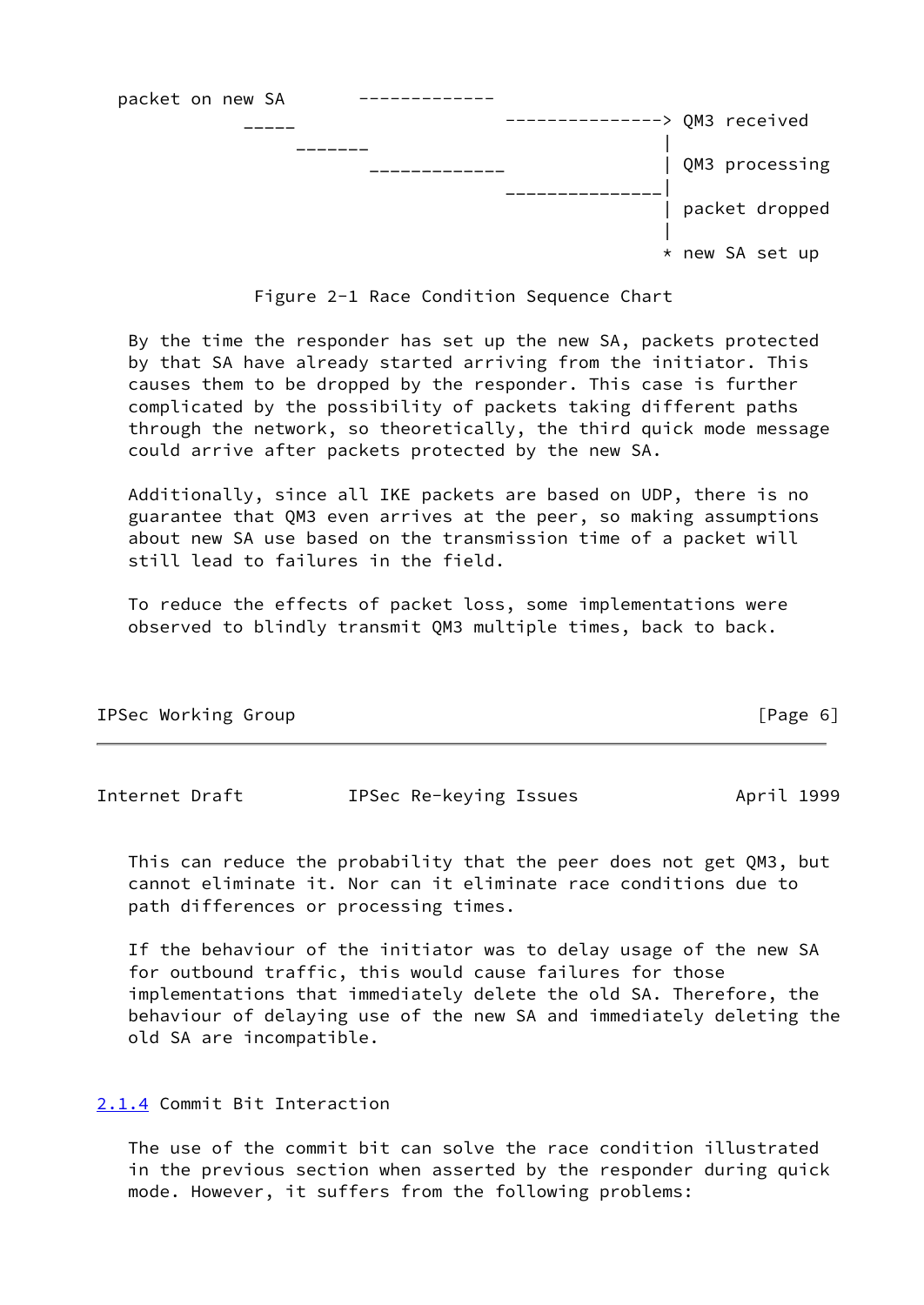- 1) Use of the commit bit is not well defined. The present documentation specifies its use for phase 1 and phase 2, but mentions phase 2 specific details. There are also issues related to how the subsequent CONNECTED notification fits in with the quick mode exchange.
- 2) While its support is required, its use is not.
- 3) Its use may make implementations susceptible to a denial of service attack by forcing initiators to wait for a CONNECTED notification that may never come. While this is only one of many very basic possible denial of service attacks on IKE, this is not an excuse to leave the existing implementation as it is.
- 4) There is no defined way to recover from the loss of the CONNECTED notification.
- 5) Some implementations are using the commit bit for the wrong reasons.

 Point 1 is being addressed by the working group; future versions of the IPSec documents should clarify these issues.

 Point 3 happens because the commit bit is in the ISAKMP header, and the ISAKMP header is not authenticated, so is susceptible to modification.

 Point 5 above needs some elaboration. In a previous section, it was mentioned that the loss of the third quick mode message can cause problems, since the responder will not set up the SA at all. Because of this, some implementations have chosen to set the commit bit as a

IPSec Working Group **by the contract of the contract of the contract of the contract of the contract of the contract of the contract of the contract of**  $[Page 7]$ 

<span id="page-7-0"></span>Internet Draft **IPSec Re-keying Issues** April 1999

 mechanism to force the re-transmission of the third quick mode message.

 This is wrong for two reasons. First, it is not the stated purpose of the commit bit. The purpose of the commit bit is to delay the usage of an SA, for whatever reason. This implies that it is not a good mechanism to cause re-transmission of the third quick mode message.

Secondly, it does not solve the packet loss problem; it only defers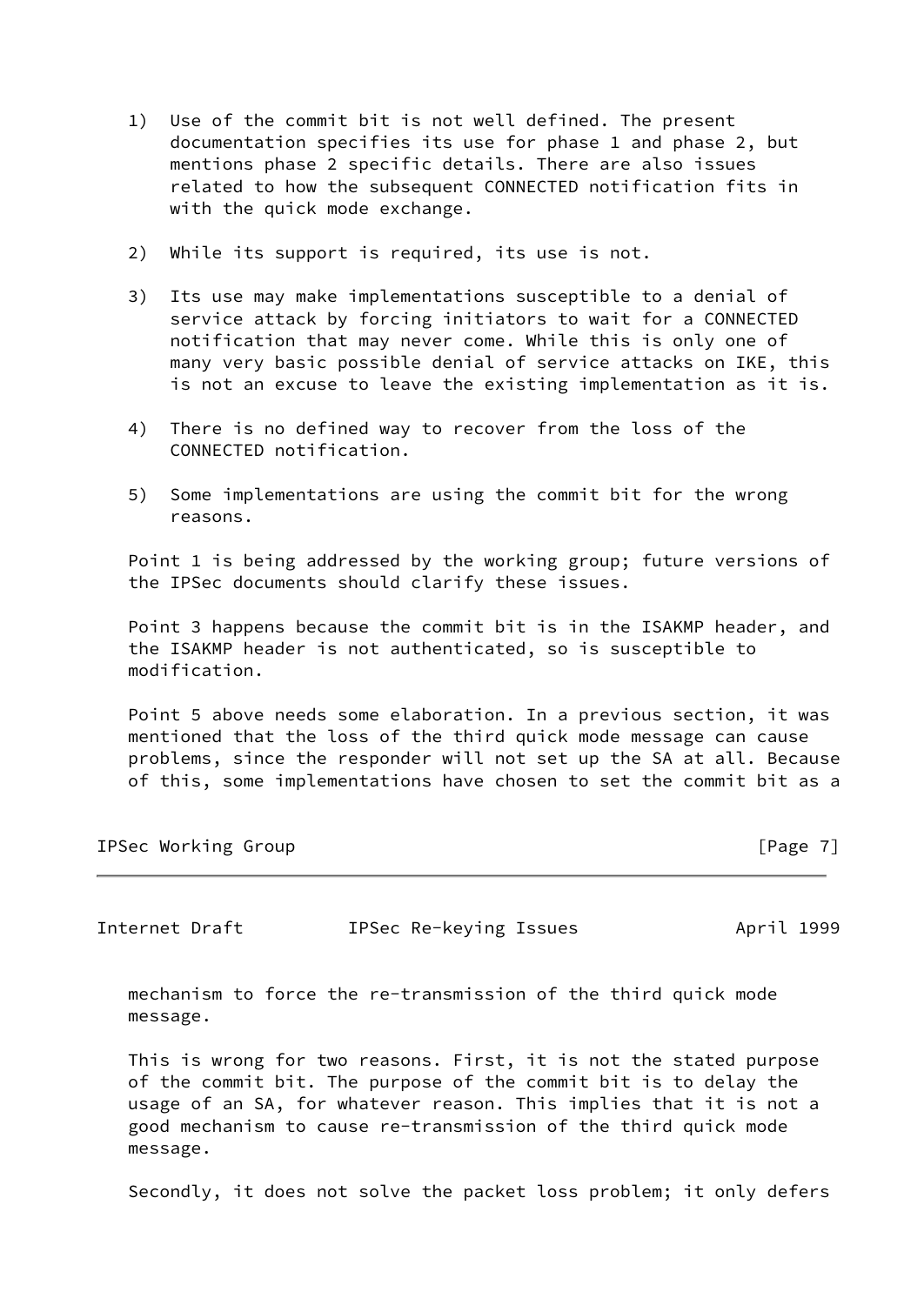it. The logic of the improper usage is that the initiator will resend the third quick mode message until it receives the CONNECTED notification (which is now effectively the fourth quick mode message).

 The problem with this is that it leaves no mechanism for demanding the re-transmission of the CONNECTED notification itself. It can be dropped just as the third quick mode message can. This means that the problem that was intended to be solved by the use of the commit bit is simply pushed out to being the problem of solving the dropped CONNECTED notification.

Sections  $2.2.2.1$  and  $4.1$  describe a mechanism for solving the dropped third quick mode message problem.

## <span id="page-8-0"></span>[2.2](#page-8-0) Solution Examination

 This section details the operation of some possible behaviours, with the intent of arriving at a best possible phase 2 re-keying mechanism under the constraints of the existing documents.

 In all the examples, the term "sets up a new outbound SA" means that the new outbound SA will be chosen in favour of the old one. Whether the SA is actually created before that time or not is implementation dependent.

## <span id="page-8-1"></span>[2.2.1](#page-8-1) Responder Pre-Set Up

 As a starting point, the responder pre-set up method of re-keying is examined. Note that it will work with most of the behaviours observed in the field.

 In this method, SAs are treated separately as inbound and outbound, as well as old and new. Further, it takes advantage of the fact that the responder knows what the SA is going to be after the second quick mode message is sent. By using this information, it allows the

IPSec Working Group **compared in the Community** of the IP and IPSec Working Group

Internet Draft IPSec Re-keying Issues April 1999

 responder to set up the new inbound SA before having received the third quick mode message.

Implicit acknowledgement of the reception of the third quick mode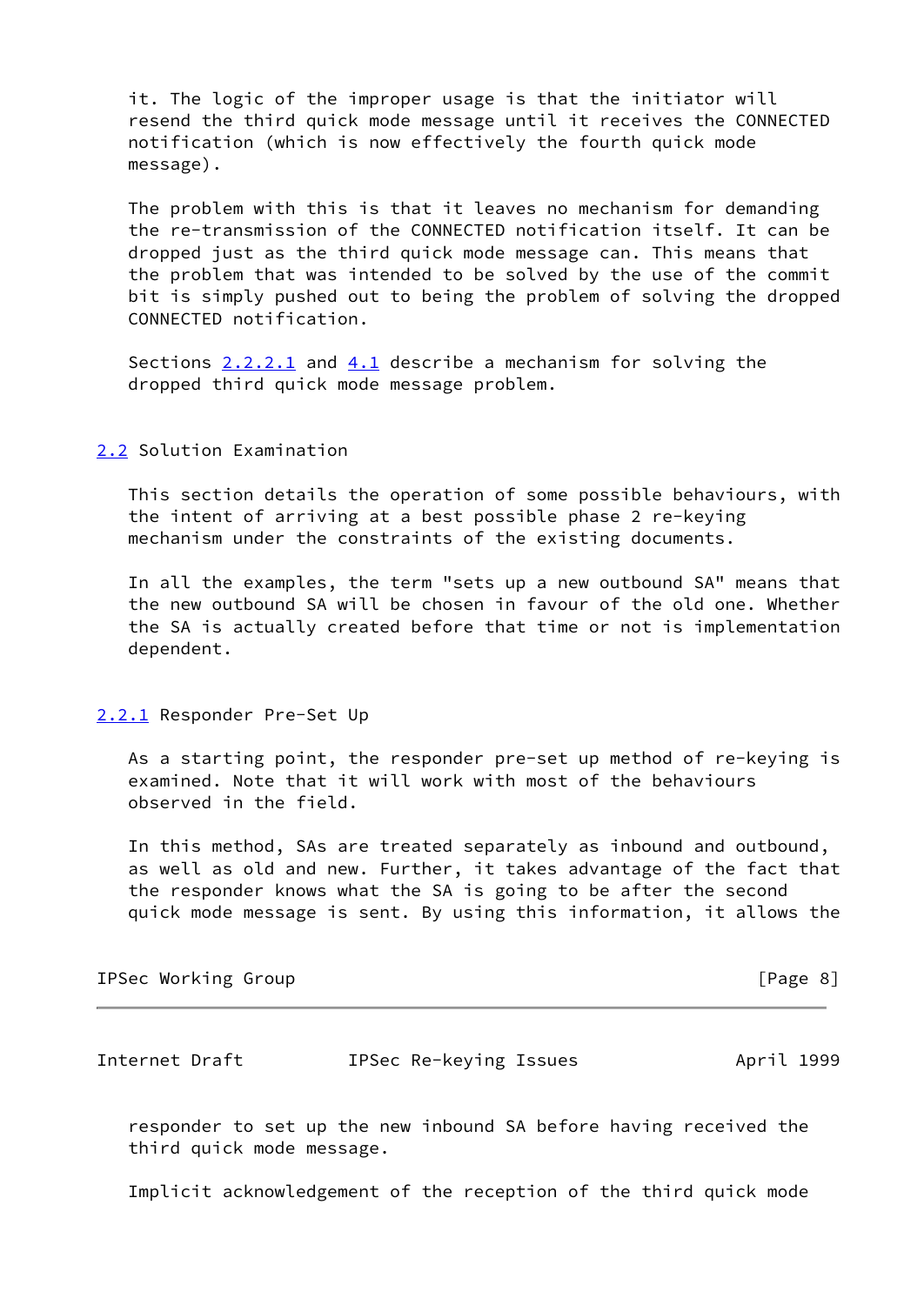message by the responder is provided by use of the new SA in the initiator's inbound direction. The initiator should not use its new outbound SA before that time.

 Additionally, it does not require use of the CONNECTED notification for prevention of the race condition, or the use of the DELETE notification for removal of the old SA. This is important since, even if they are always sent, they are unacknowledged UDP packets and may be lost.

## <span id="page-9-0"></span>[2.2.1.1](#page-9-0) Normal Conditions

Figure 2-2 shows the operation under normal (successful) conditions.



Figure 2-2 SA Pre-Set Up Sequence Chart

IPSec Working Group **compared in the Community** of the Legendrum in the Legendrum of  $[Page 9]$ 

<span id="page-9-1"></span>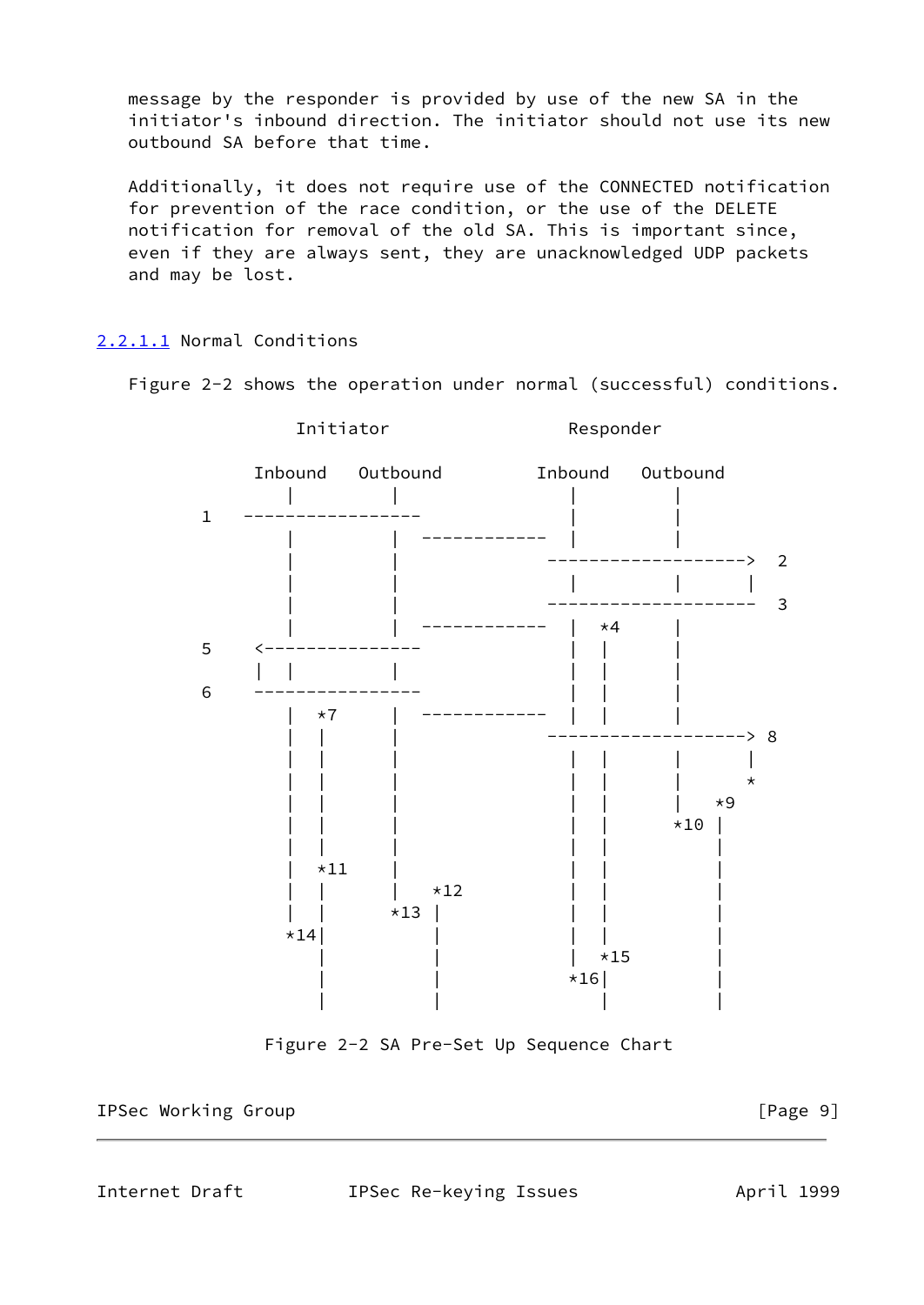## Events

- 1) Initiator sends first quick mode message.
- 2) Responder receives first quick mode message.
- 3) Responder sends second quick mode message.
- 4) Responder sets up new inbound SA. This is to handle the case where the initiator starts transmitting on the new SA immediately after sending the third quick mode message.
- 5) Initiator receives second quick mode message.
- 6) Initiator sends third quick mode message.
- 7) Initiator sets up new inbound SA.
- 8) Responder receives third quick mode message.
- 9) Responder sets up new outbound SA.
- 10) Responder deletes old outbound SA.
- 11) Traffic from responder to initiator arrives at initiator on new SA.
- 12) Initiator sets up new outbound SA.
- 13) Initiator deletes old outbound SA.
- 14) Initiator deletes old inbound SA.
- 15) Traffic from initiator to responder arrives at responder on new SA.
- 16) Responder deletes old inbound SA.

 While appearing complicated, it enables the lossless transfer from one SA to another while supporting almost all other behaviours.

Support for and use of the DELETE notification is unchanged.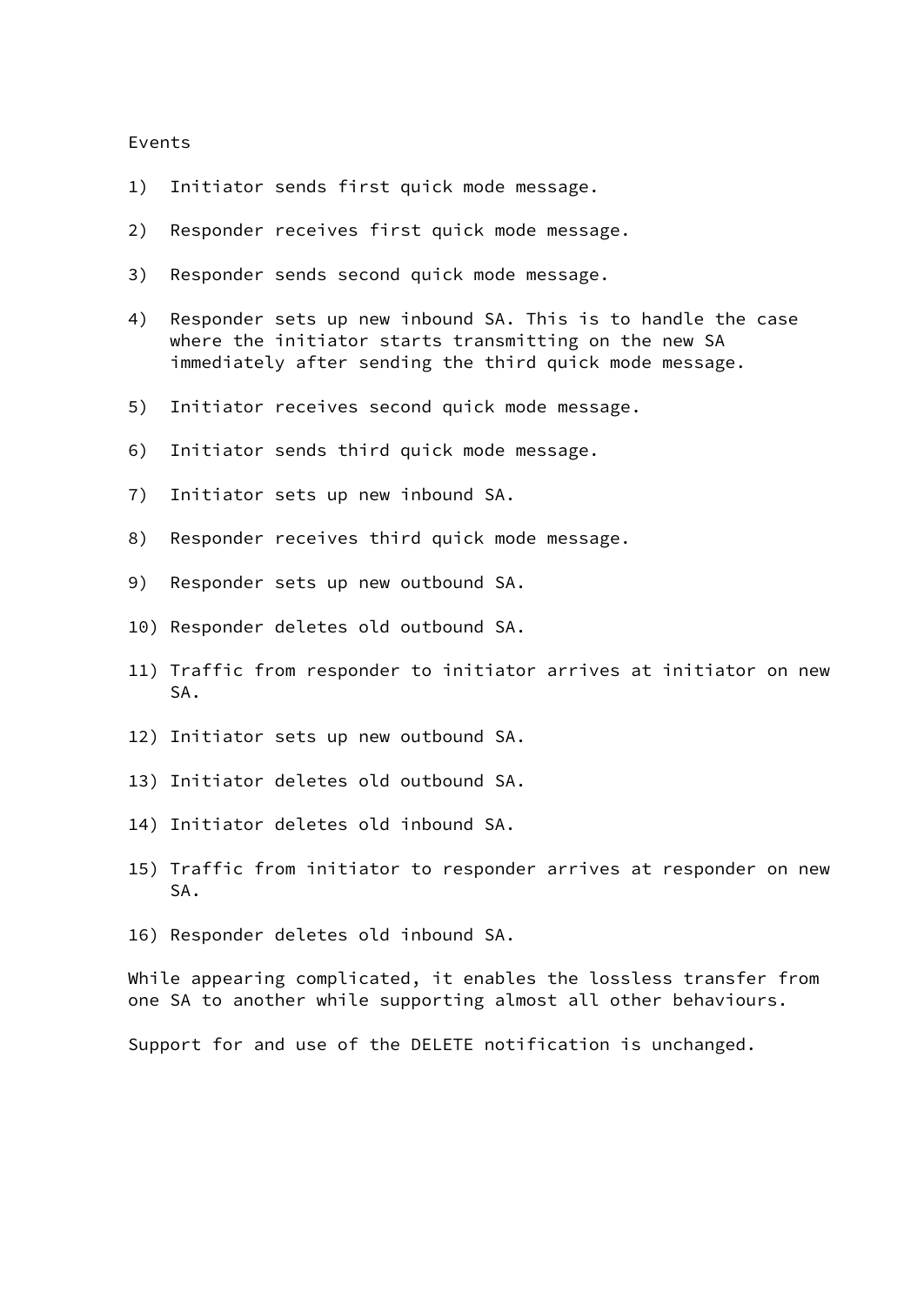<span id="page-11-1"></span>

| Internet Draft | IPSec Re-keying Issues | April 1999 |
|----------------|------------------------|------------|
|----------------|------------------------|------------|

## <span id="page-11-0"></span>[2.2.1.2](#page-11-0) Dropped Packet Conditions

 In this case, the event list is modified to show what happens when each packet is dropped once. The event numbers refer to those illustrated in Figure 2-2.

- 1) Initiator sends first quick mode message.
- e) Packet is dropped during transmission.
- 1b) Initiator times out waiting for second quick mode message.
- 1) Initiator re-sends first quick mode message.
- 2) Responder receives first quick mode message.
- 3) Responder sends second quick mode message.
- 4) Responder sets up new inbound SA. This is to handle the case where the initiator starts transmitting on the new SA immediately after sending the third quick mode message.
- e) Packet is dropped during transmission.
- 1b) or 7b) Responder times out waiting for third quick mode message.
- 1) or 3) Responder re-sends second quick mode message.
- 5) Initiator receives second quick mode message.
- 6) Initiator sends third quick mode message.
- 7) Initiator sets up new inbound SA.
- e) Packet is dropped during transmission.
- 7b) Responder times out waiting for third quick mode message.
- 3) Responder re-sends second quick mode message.
- 5) Initiator receives second quick mode message again.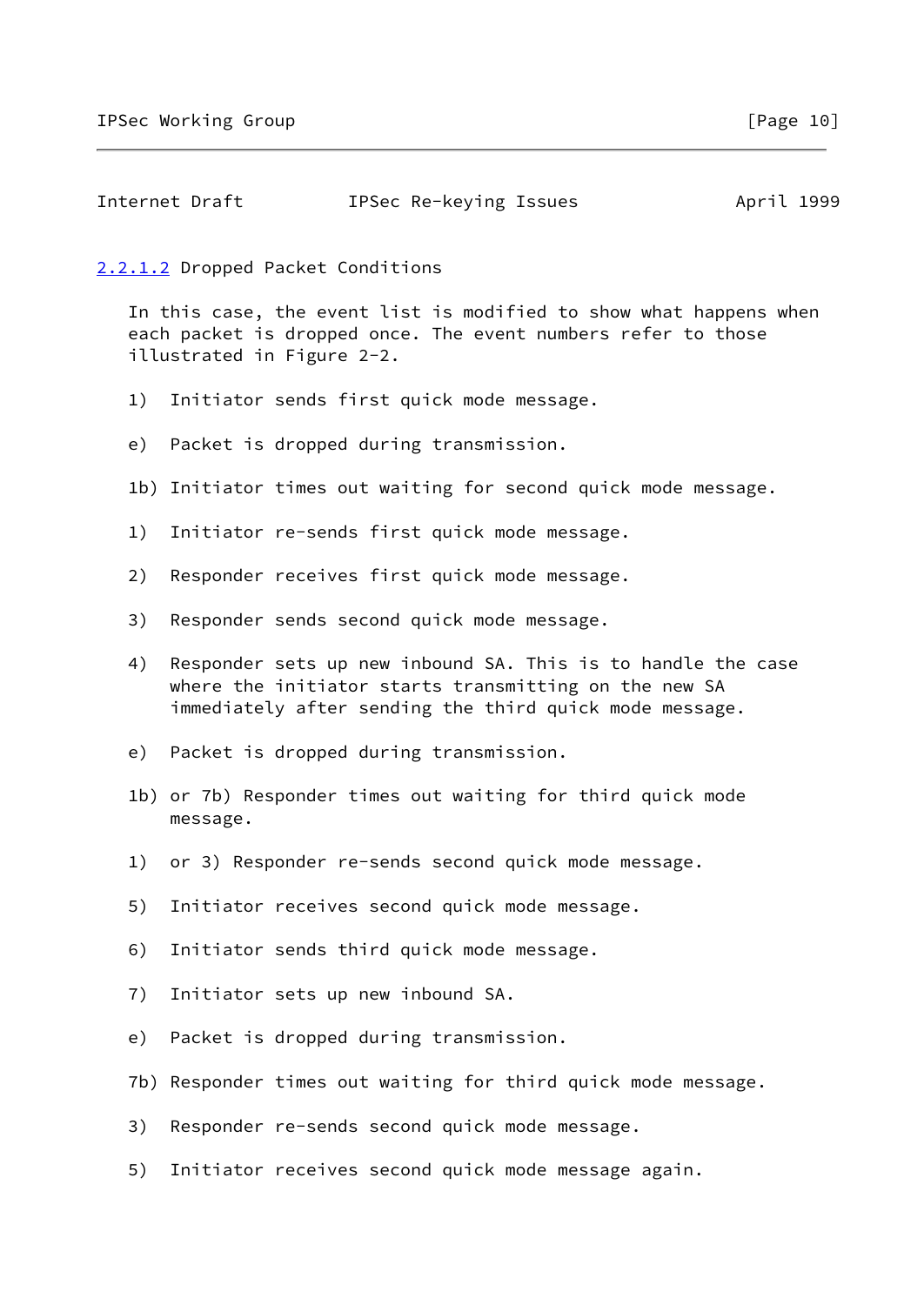- 6) Initiator re-sends third quick mode message.
- 8) Responder receives third quick mode message.

and so on, as for normal operation.

IPSec Working Group **Example 20** IPSec Working Group

<span id="page-12-2"></span>Internet Draft **IPSec Re-keying Issues** April 1999

#### <span id="page-12-0"></span>[2.2.1.3](#page-12-0) Failed Negotiation

 In this case, the second quick mode packet has an invalid hash, and the initiator sends the notification to the peer. Again, the event numbers refer to those illustrated in Figure 2-2.

- 1) Initiator sends first quick mode message.
- 2) Responder receives first quick mode message.
- 3) Responder sends second quick mode message.
- 4) Responder sets up new inbound SA. This is to handle the case where the initiator starts transmitting on the new SA immediately after sending the third quick mode message.
- 5) Initiator receives second quick mode message.
- e) Hash (or other parameter) fails.
- e1) Initiator sends notification to responder.
- e2) Responder receives notification.
- e3) Responder deletes new inbound SA.

 A similar operation would occur if retry counters expire for packet re-transmissions.

#### <span id="page-12-1"></span>[2.2.1.4](#page-12-1) Responder Pre-Set Up Security Hole

 In the failed negotiation case, the need to delete the invalid inbound SA raises the issue of a temporary hole, in that the responder allows inbound packets while waiting for the third quick mode message. However, if the inbound SA is not set up ahead of time, initiators that immediately transmit on the new outbound SA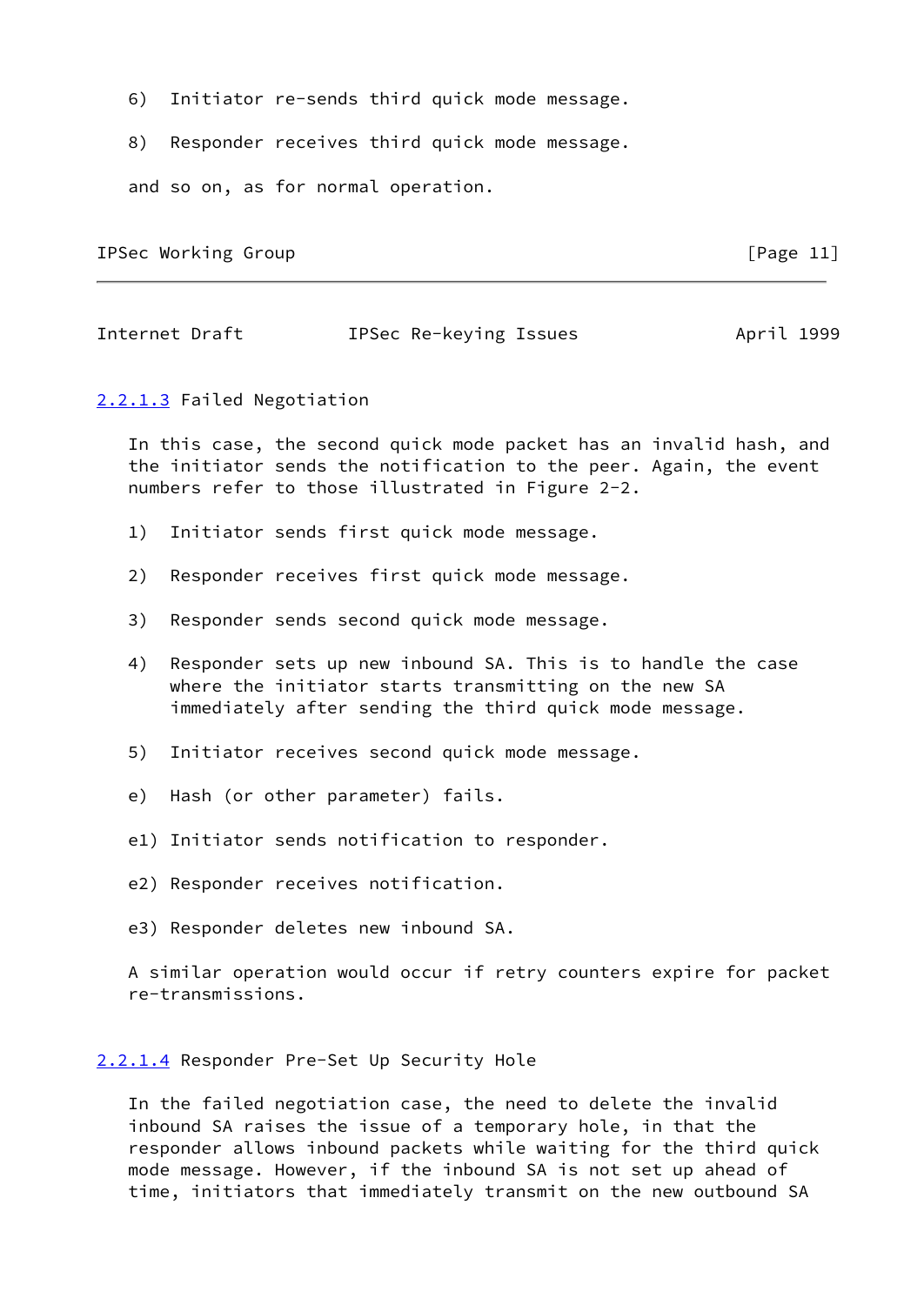will cause packets to be dropped.

 It also illustrates why the proposal above made the usage of the outbound SA by the initiator wait until there is an indication of the use of the SA by the responder.

## <span id="page-13-0"></span>[2.2.2](#page-13-0) Recommended Re-keying Method

 In this method, the previous method is modified to remove the risk of the security hole. It also simplifies the operation somewhat, but

IPSec Working Group **IPSec Working** Croup

<span id="page-13-1"></span>

Internet Draft **IPSec Re-keying Issues** April 1999

 at the expense of lost packets if the initiator's behaviour is such that it immediately uses the new SA for its outbound traffic.

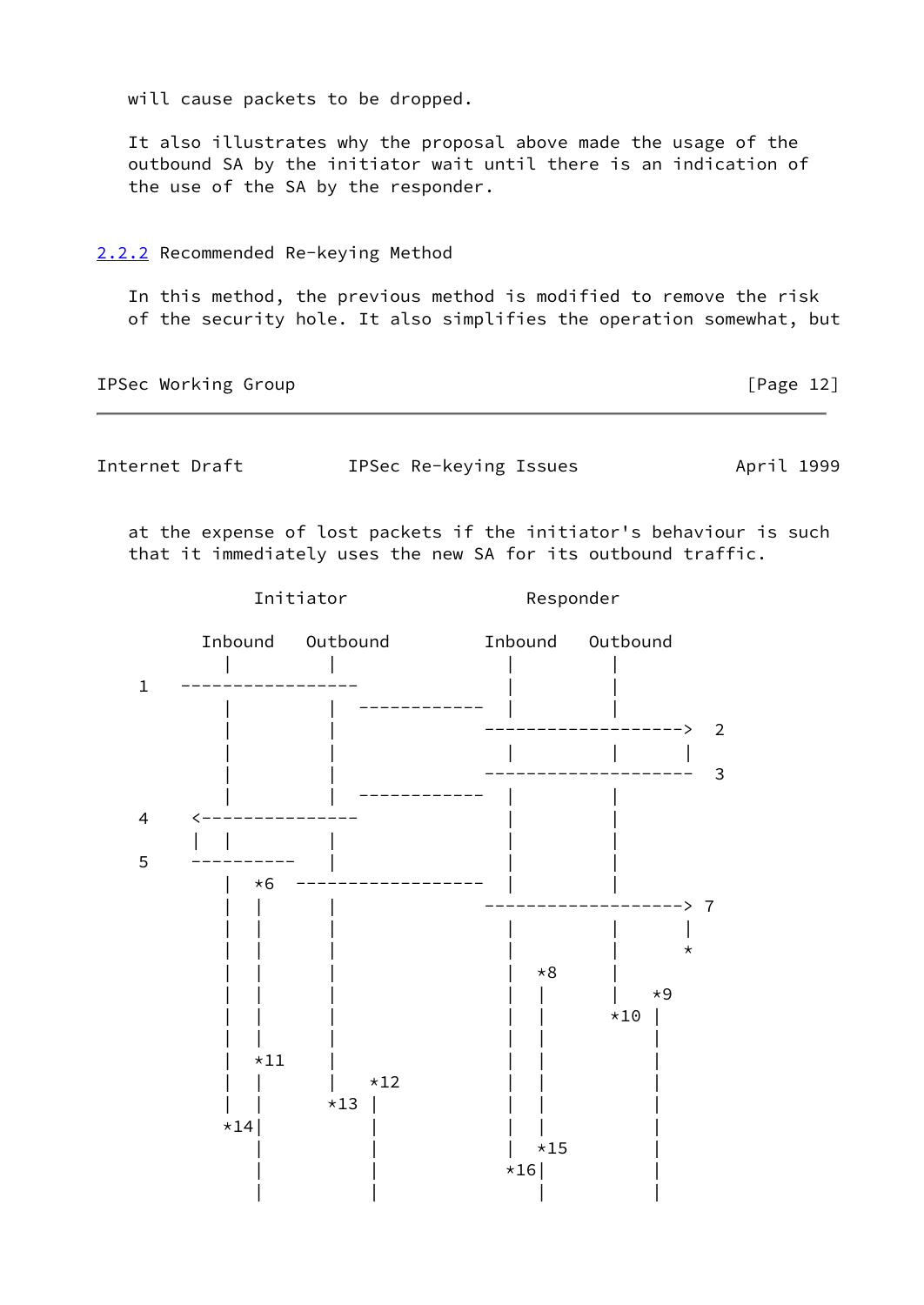Figure 2-3 Recommended Phase 2 Re-key Sequence Chart

- 1) Initiator sends first quick mode message.
- 2) Responder receives first quick mode message.
- 3) Responder sends second quick mode message.
- 4) Initiator receives second quick mode message.
- 5) Initiator sends third quick mode message.
- 6) Initiator sets up new inbound SA.
- 7) Responder receives third quick mode message.

IPSec Working Group **IPSec Working** Croup

<span id="page-14-0"></span>Internet Draft **IPSec Re-keying Issues** April 1999

- 8) Responder set up new inbound SA.
- 9) Responder sets up new outbound SA.
- 10) Responder deletes old outbound SA.
- 11) Traffic from responder to initiator arrives at initiator on new SA.
- 12) Initiator sets up new outbound SA.
- 13) Initiator deletes old outbound SA.
- 14) Initiator deletes old inbound SA.
- 15) Traffic from initiator to responder arrives at responder on new SA.
- 16) Responder deletes old inbound SA.

 Note that deletion of the old inbound SA by the initiator could be further delayed if protection against loss of packets using the old SA on different and slower network paths is desired.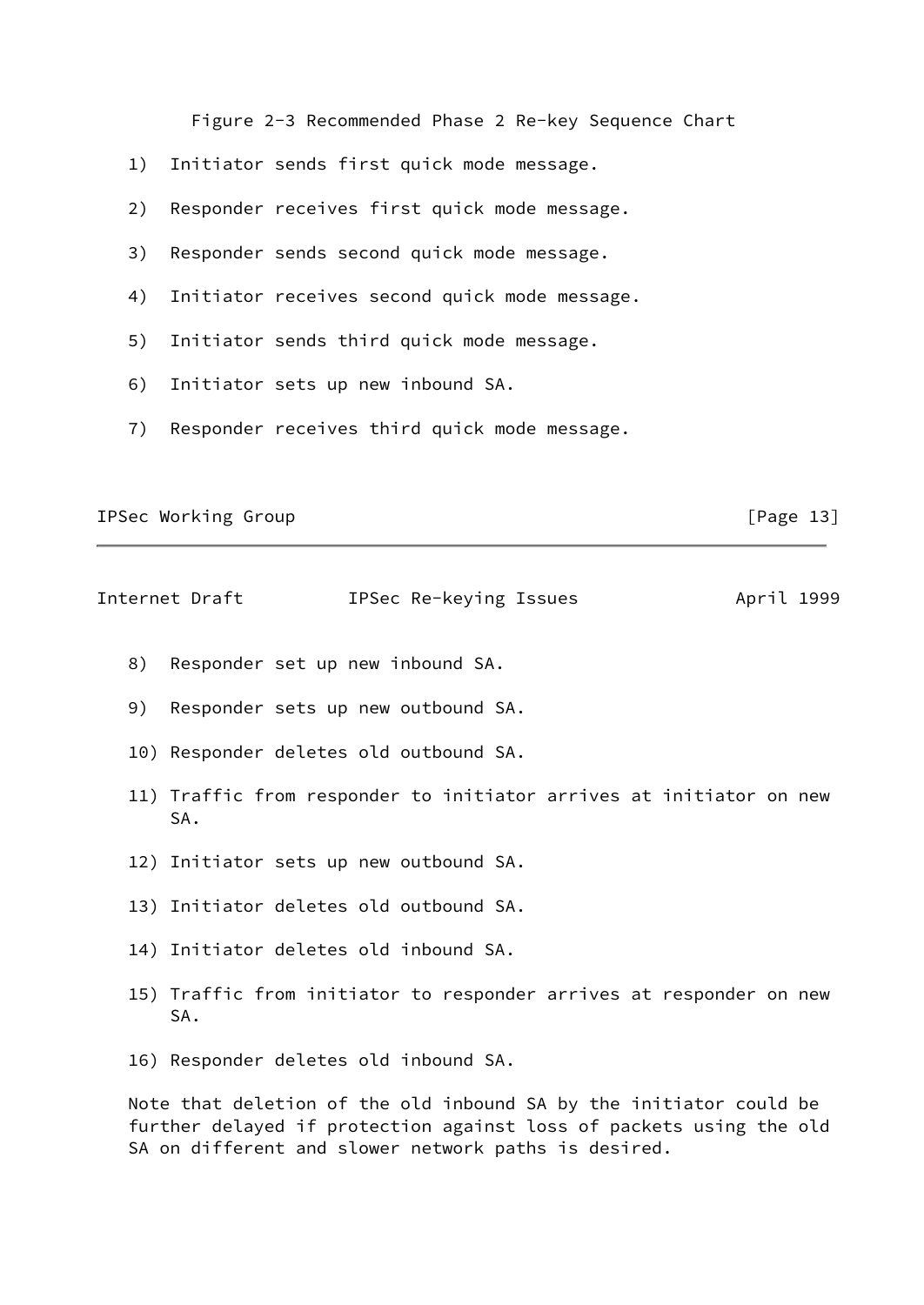#### <span id="page-15-0"></span>[2.2.2.1](#page-15-0) Dropped Quick Mode 3 Message

 In cases where the third quick mode message is dropped, the responder must request re-transmission of it by re-sending the second quick mode message. The existence of traffic on the new inbound SA at the initiator should not be used as an implicit acknowledgement for the following reasons:

- 1) There may be no traffic for the responder to send.
- 2) The responder may be designed to use the old SA until its natural expiration.

 This implies that implementations must be able to respond to the re transmission of the second quick mode message even after having sent the third quick mode message.

<span id="page-15-1"></span>[2.2.2.2](#page-15-1) Absence of Traffic

 The proposed implementation uses the presence of traffic from the responder on new SAs to provide an implied acknowledgement for the

| IPSec Working Group |  |  | [Page 14] |  |
|---------------------|--|--|-----------|--|
|                     |  |  |           |  |

<span id="page-15-3"></span>Internet Draft IPSec Re-keying Issues April 1999

 purposes of switching to the new SA. However, if there is no traffic from the responder, the implied acknowledgement will not appear.

 A similar behaviour is exhibited by implementations that continue to use old SAs until their natural expiration.

 However, due to the number of implementations that delete old SAs 30 seconds after negotiating a new one, the same behaviour has the best chance of interoperability, and of not dropping packets when traffic does restart.

 Therefore, it is recommended that implementations delete old SAs and start using new SAs 30 seconds after negotiating new SAs in the absence of traffic. Use of the DELETE notification is strongly recommended in cases where the peer implementation is continuing to use the old SA.

<span id="page-15-2"></span>[2.2.2.3](#page-15-2) Compatibility With Observed Behaviours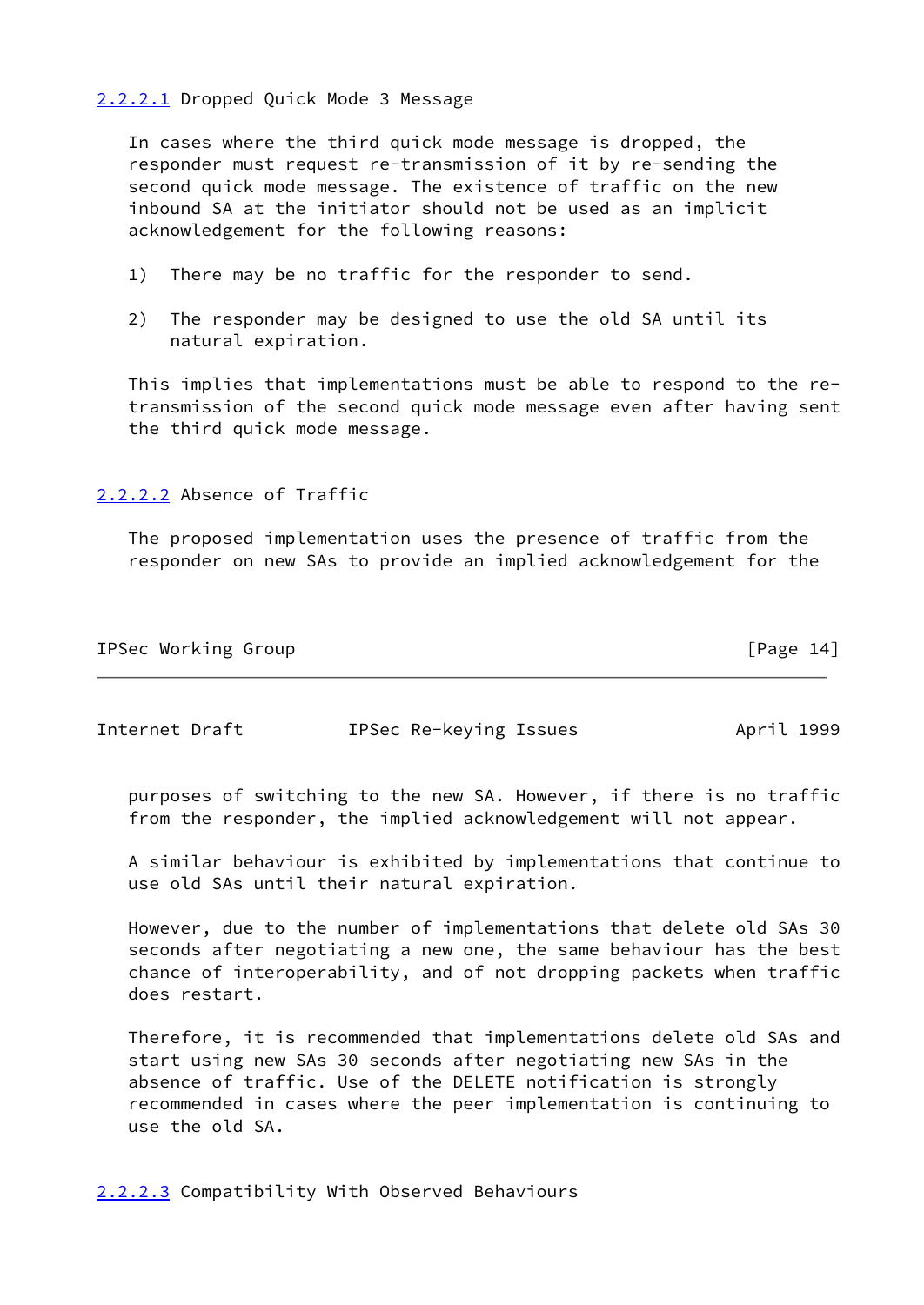When operating with behaviours that use the new SA immediately, this method performs equivalently when this method is used by the responder. When used by the initiator, the performance will depend on when the responder deletes the old inbound SA.

 When operating with behaviours that continue to use the old SA, this method performs as described in the dropped quick mode three example above when used by the initiator. When used by the responder, there is no change in operation, since the responder will wait until the new SA is used before deleting the old SA.

 However, as stated in a previous section, it is recommended that the initiator keep the old SA (both inbound and outbound) for only 30 seconds after creation of the new SA in cases where traffic is not detected on the new SA.

<span id="page-16-0"></span>[2.2.2.4](#page-16-0) Compatibility with Commit Bit

 If the commit bit is set by the responder with this proposal, some of the problems described in  $Section 2.1.4$  may occur. To reduce the effects of these problems, following rules should be followed:

 1) The initiator should set up its inbound SA immediately after sending the third quick mode message regardless of the state of the commit bit.

|  | IPSec Working Group |  |
|--|---------------------|--|
|--|---------------------|--|

 $[Page 15]$ 

<span id="page-16-1"></span>Internet Draft **IPSec Re-keying Issues** April 1999

 2) Sensing of traffic on the initiator's new inbound SA should trigger the use of the new outbound SA to detect cases when the CONNECTED notification is dropped.

 The recommended proposal does not allow built-in support of the commit bit. It does allow responders that use the commit bit to detect reception of the CONNECTED notification by the initiator due to the presence of traffic on its new inbound SA. However, this works only if there is traffic, so it cannot be considered a useful method to perform this function.

 The recommended proposal does cause the initiator to delay usage of a new SA until it is set up. This is the primary use of the commit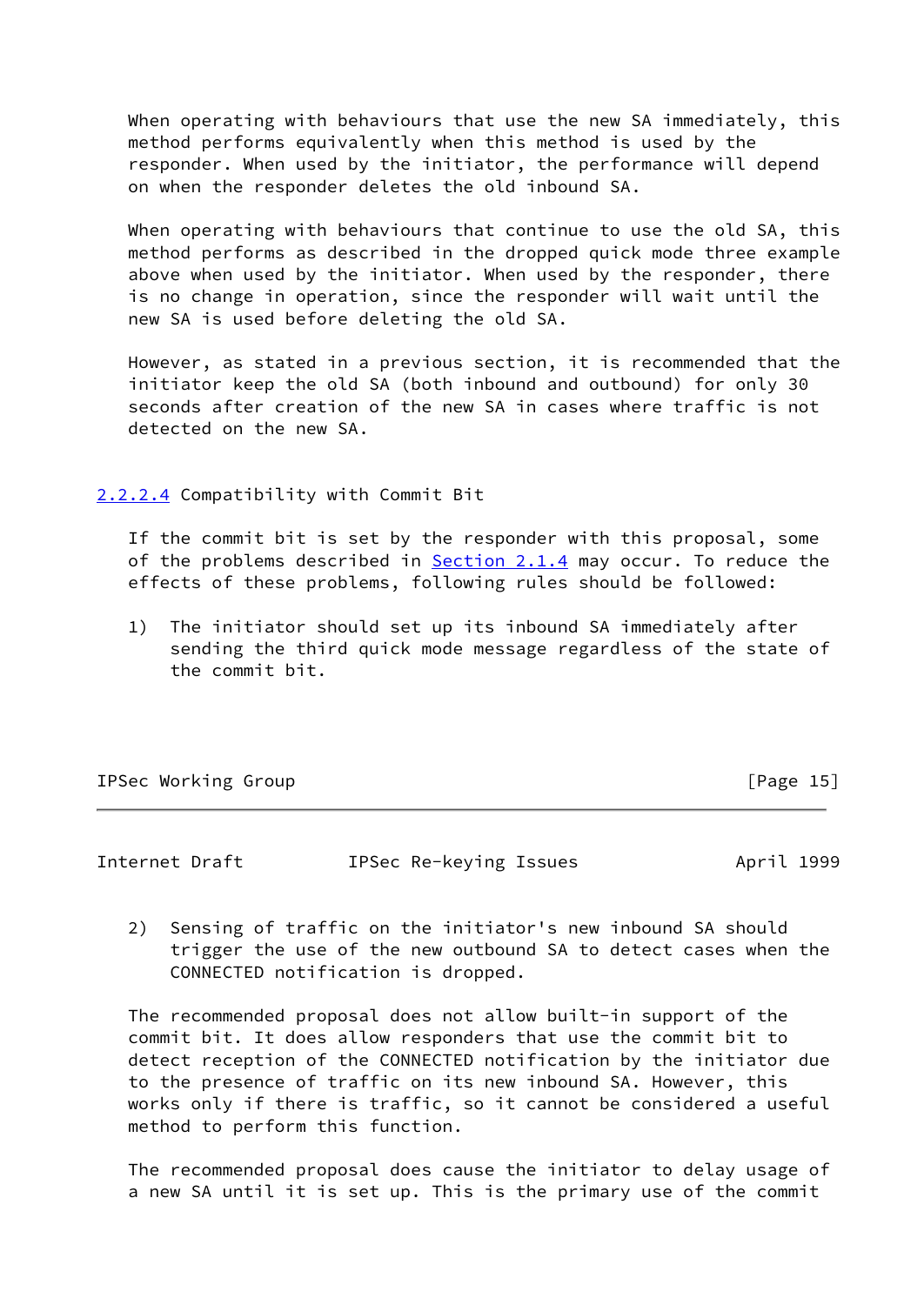bit, so use of this proposal makes the use of the commit bit unnecessary except for the setting up of the first phase 2 SA.

## <span id="page-17-0"></span>[2.2.2.5](#page-17-0) Implementation Notes

 The presence of traffic on the new SA can be part of the expiration checking operation, and does not need to occur instantaneously, although it must occur before the 30 second no traffic SA deletion criteria. As long as the new SA is negotiated with enough time before the expiration of the old one, the detection of traffic on the new SA can be on the order of seconds with no ill effects.

 Since SAs will likely have traffic counters anyway, this method requires only the addition of a flag that indicates it is a new SA. When the expiration process checks for ageing and expired SAs, it can also check for new SAs with a non-zero traffic count. When detected, the SA is marked as non-new, and the remaining operations can be performed.

## <span id="page-17-1"></span>[2.3](#page-17-1) Conclusions

 The final re-keying method is the best compromise for interoperability within the framework of the current IPSec documents without compromising security.

<span id="page-17-2"></span>[3](#page-17-2). Phase 1 Re-keying

 This section makes a proposal for main mode re-keying. This proposal is necessary for many of the same reasons a phase 2 re-keying proposal is necessary.

|  | IPSec Working Group |  |
|--|---------------------|--|
|--|---------------------|--|

 $[Page 16]$ 

<span id="page-17-3"></span>Internet Draft **IPSec Re-keying Issues** April 1999

- 1) The rules for phase 1 re-keying are not specified in the drafts.
- 2) Adhoc implementations have lead to poor implementations and possible interoperability issues.

The goal of the proposed phase 1 re-keying method is to provide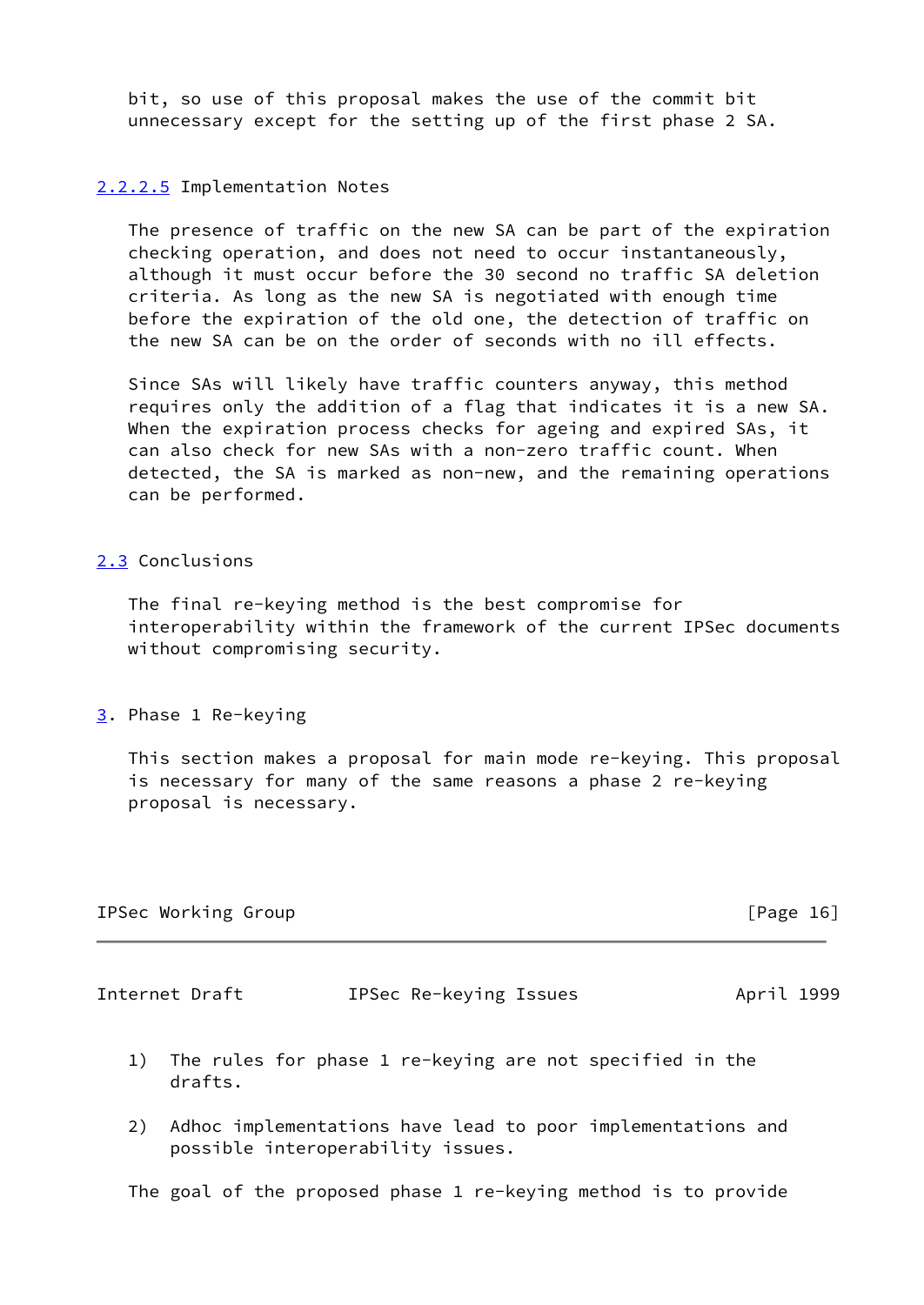secure, lossless communications. This means that there should be no dropped traffic during re-keying, but also that there should be no further traffic if re-keying fails.

## <span id="page-18-0"></span>[3.1](#page-18-0) Phase 1 Re-keying Requirements

 The two reasons for re-keying a phase 1 SA are for freshness (time or traffic) of the phase 1 keying material (affecting its ability to protect phase 2 negotiations) and for re-authentication of the encrypting devices.

 This implies that there is no inherent need to delete phase 2 SAs created by an expired phase 1 SA as long as there is another phase 1 SA available to verify the authentication of the peers.

 Therefore, in order to re-key phase 1 SAs, it is recommended that peers negotiate a new phase 1 SA before the old phase 1 SA expires, at some percentage of the SA's lifetime.

 Note that this automatic re-keying of phase 1 SAs means that SAs could live independent of traffic, since re-keying of both phase 1 and phase 2 SAs takes place with no traffic triggers (if they expire by time). In other words, SAs that are no longer necessary may never disappear. If an implementation waits until traffic starts using pre-existing phase 2 SAs before re-keying a phase 1 SA, that traffic could be allowed to pass unauthenticated for the time that it takes to negotiate. The difference between this case and the case of immediately renegotiating is that the traffic could be flowing at some arbitrary time after the phase 1 SA has expired (but before the phase 2 SA has expired) and outside the authenticated time, while in the other case, re-authentication of the SAs effectively happens near the end of their authenticated lifetime.

 This suggests that a traffic monitoring capability should be part of implementations that need to delete idle or unused SAs. As such, it is not given further consideration, since it is beyond the scope of this document.

 The existence of the INITIAL-CONTACT notification determines whether it should delete any phase 2 SAs it has with the peer.

IPSec Working Group **Example 20** in the second series of the series of the series of  $[Page 17]$ 

<span id="page-18-1"></span>Internet Draft IPSec Re-keying Issues April 1999

Summarised, the rules for phase 1 re-keying are: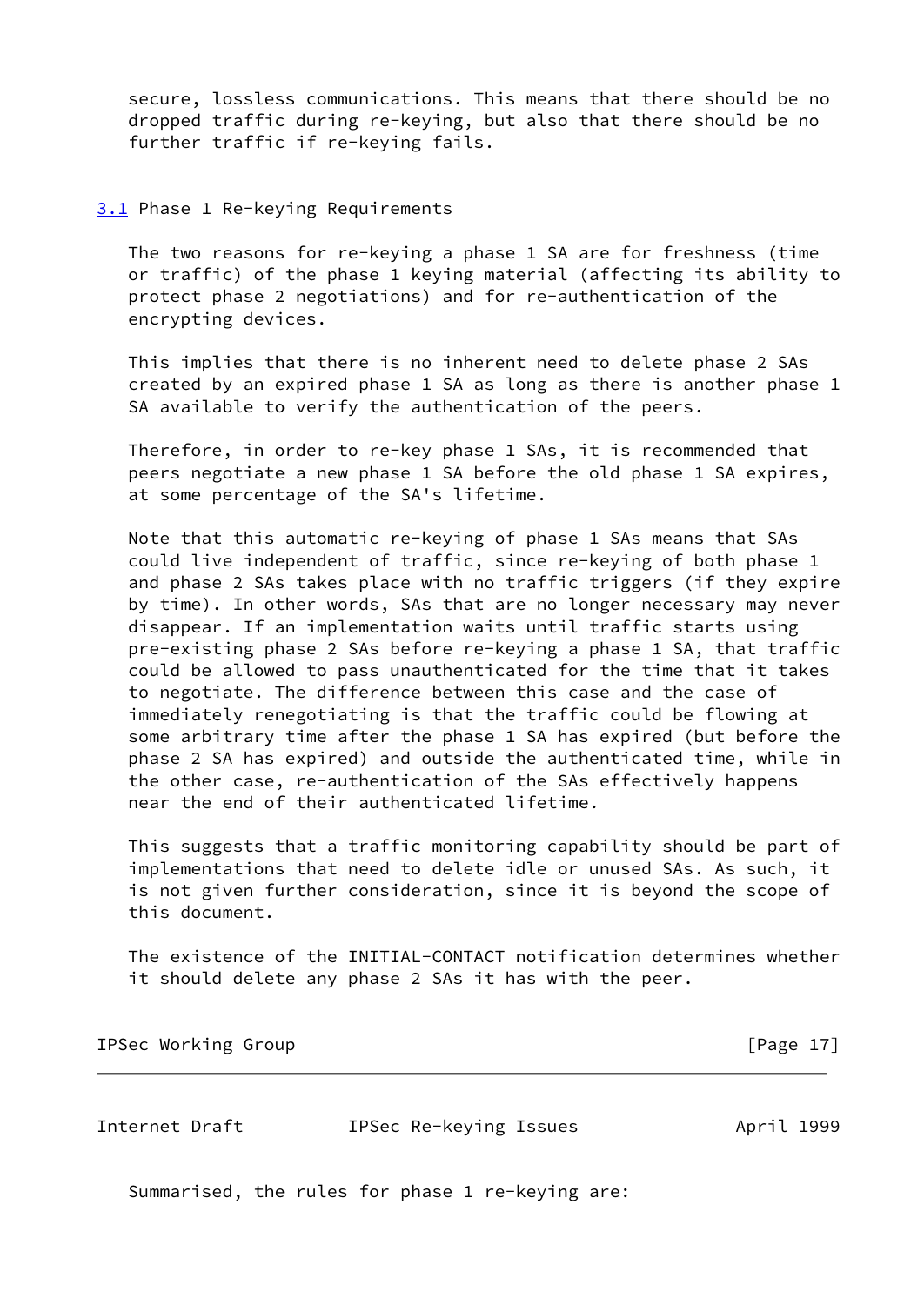Initial Phase 1 SA Negotiation: -initiator MUST use INITIAL-CONTACT notification -responder may use INITIAL-CONTACT notification -responder deletes any pre-existing phase 1 SA with the peer when authentication of peer complete -responder deletes all previously existing phase 2 SAs with the peer, if any Phase 1 SA Ages: -end point that first detects this negotiates new phase 1 SA; becomes new initiator New Phase 1 SA Negotiation: -initiator MUST NOT use INITIAL-CONTACT notification -responder MUST detect that this is a re-key and MUST NOT use INITIAL-CONTACT notification -responder SHOULD mark its existing phase 1 SA as re-keyed, so as to not re-key again -since no INITIAL-CONTACT notification is used by either end; phase 2 SAs are kept Phase 1 SA Expiration: -DELETE notification SHOULD be sent for phase 1 SA only

 Note that any information that may be associated with pre-existing phase 1 SAs should be carried over into the new SA. Examples of this type of information are addresses passed using the Configuration Exchange mode.

# <span id="page-19-0"></span>[3.1.1](#page-19-0) Multiple SA Usage

When there is more than one phase 1 SA between peers, it is recommended that the oldest SA be used for subsequent traffic requiring phase 1 SAs. This allows full use of the keying material generated and reduces race conditions. It also means that no special expiration conditions are required when the phase 1 SAs expire by traffic only, as the old SA will eventually expire on its own due to usage.

#### <span id="page-19-1"></span>[3.1.2](#page-19-1) INITIAL-CONTACT Notification

 As stated above, the INITIAL-CONTACT notification should be used only on the very first phase 1 that is negotiated between two peers.

IPSec Working Group **compared in the Community** of the IPSec Working Group **[Page 18]**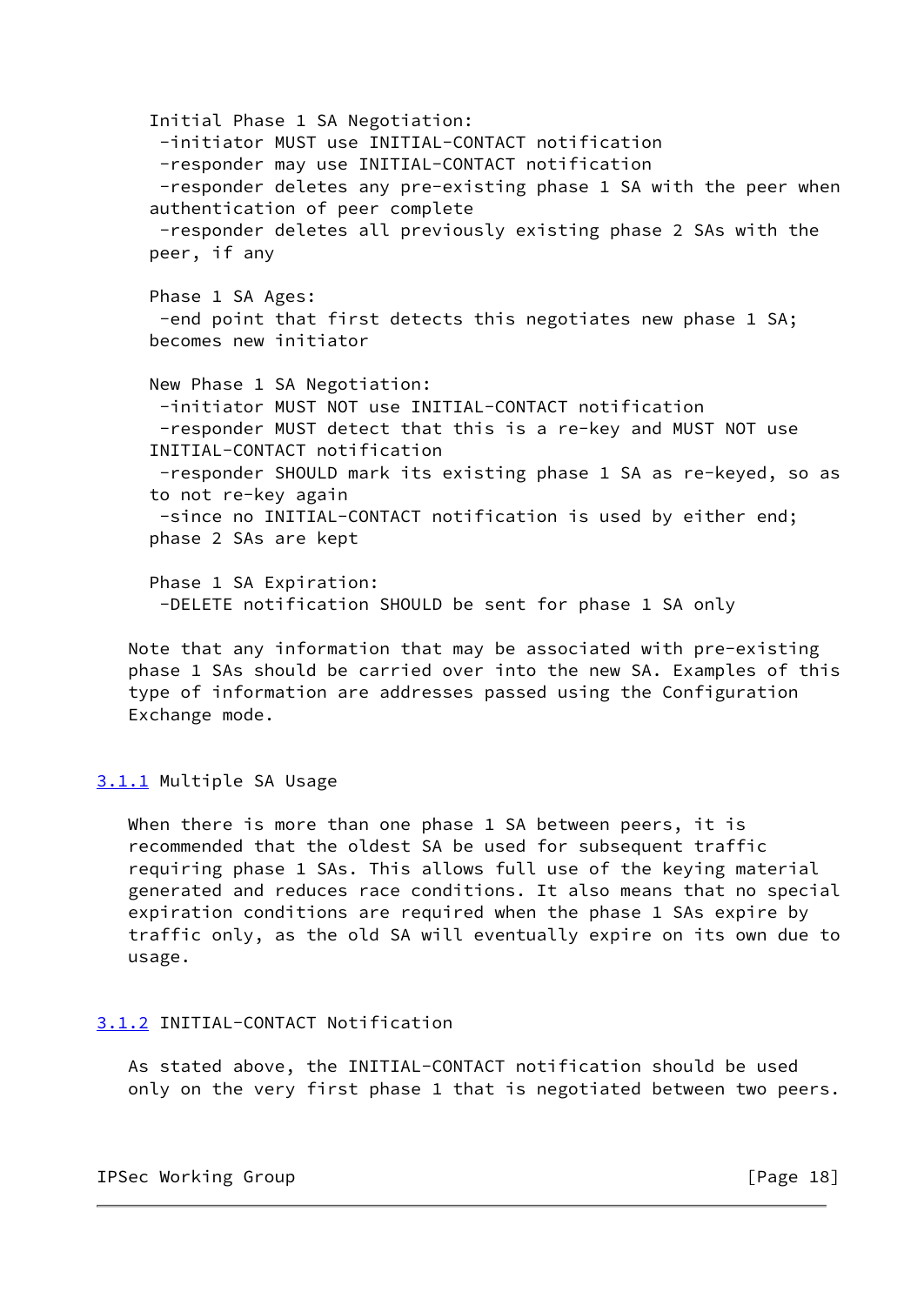<span id="page-20-3"></span> If used on subsequent negotiations, it means that all pre-existing SAs (phase 1 and phase 2) held between the peers should be deleted.

 As an example, this is the mechanism used to detect when an SA end point has crashed and is now alive again.

#### <span id="page-20-0"></span>[3.1.3](#page-20-0) DELETE Notification

 As currently defined by the IPSec documents, this notification is an advisory only and is optional and unacknowledged.

 Given that it is optional, UDP based, and not used by some existing implementations, it should never be considered necessary.

 However, even though its use is of dubious value, it SHOULD be sent when any SA (phase 1 or phase 2) is deleted, since the expiration of SAs may not occur at the same time at both ends to increase the probability that both ends are synchronised with respect to SA usage.

## <span id="page-20-1"></span>[3.1.4](#page-20-1) Re-keying Timing

 To reduce the probability of simultaneous re-keying, each device should re-key at a variable time with respect to the SA's expiration limit, in case they are the same. These recommendations apply to both phase 1 and phase 2 SAs.

 An example of this is that the end with the higher IP address re keys at 95% of the lifetime, while the end with lower IP address re keys at 85% of the lifetime.

 Whatever rule is chosen, it is recommended that the rule be deterministic in order to have predictable and consistent behaviour between peers. If the rule had used the SPI as the determining factor (as an example did in the first version of this document), different peers would be doing the re-keying at different times.

 In any case, simultaneous attempts at re-keying should be supported in one form or another, since it can never be guaranteed that this will not happen.

#### <span id="page-20-2"></span>[4](#page-20-2). Next IPSec Version Recommendations

The recommendations made in sections  $2$  and  $3$  of this document have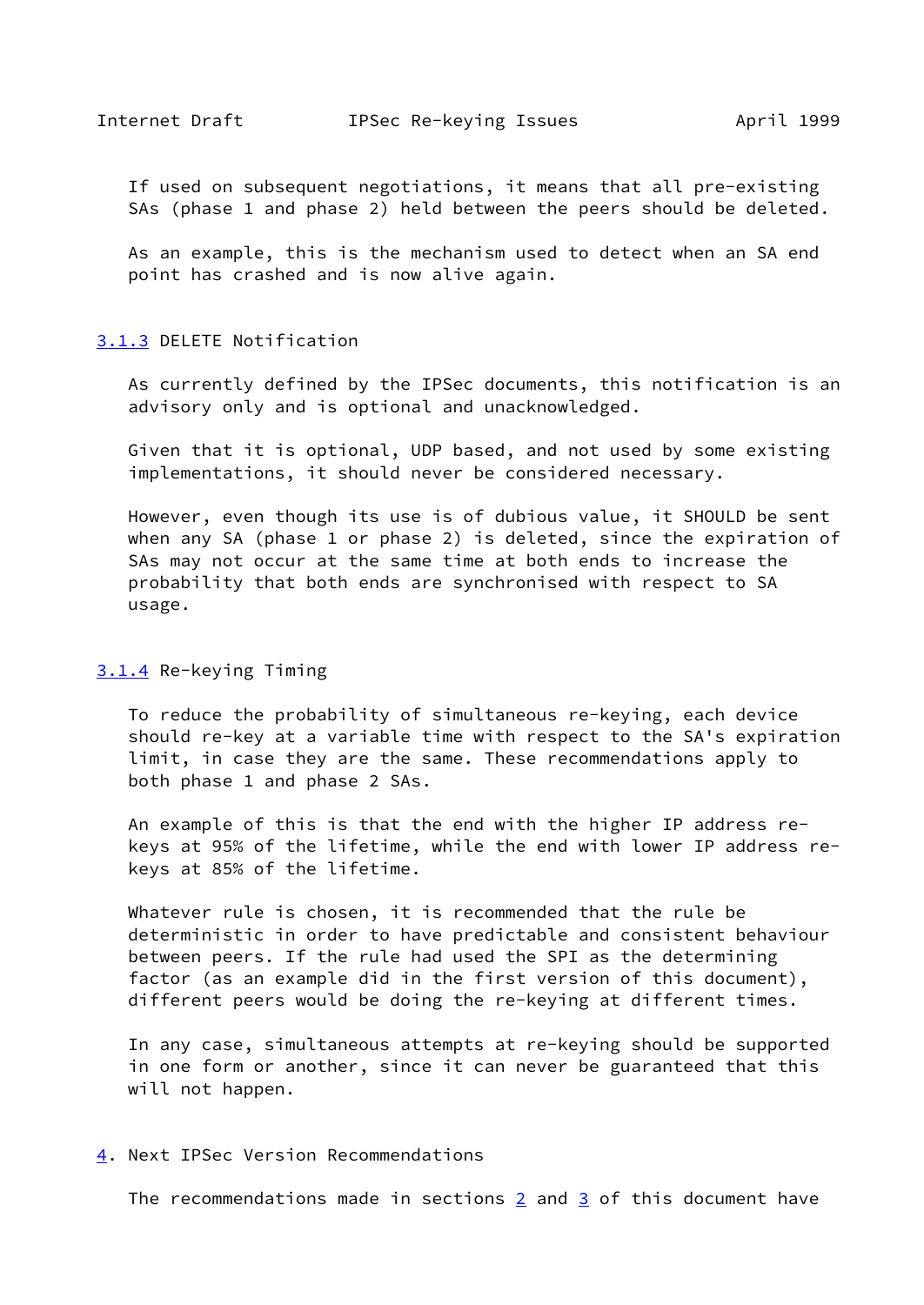limitations in their ability to provide lossless, reliable and

IPSec Working Group [Page 19]

<span id="page-21-1"></span>

| Internet Draft | IPSec Re-keying Issues | April 1999 |
|----------------|------------------------|------------|
|----------------|------------------------|------------|

 interoperable SA re-keying due to restrictions of existing implementations and the existing IPSec documentation.

 This section makes recommendations for explicit re-transmission rules, phase 1 and phase 2 re-keying, and introduces a new mode for reliable SA deletion in order to better provide reliable, lossless and interoperable re-keying.

Also, a replacement for the commit bit is proposed.

<span id="page-21-0"></span>[4.1](#page-21-0) Re-transmission Rules

 In systems that use an even number of exchanges, the rules for re transmission are relatively obvious. Simply put, a packet is re-sent if the expected response to it is not received within a certain period of time.

 However, IPSec has a number of modes that have an odd number of packets. This can lead to confusion as to when the re-transmission rules should be applied. This in turn can lead to the dropping of aggressive and quick modes' third messages. It is recommended that each of these modes have specific rules applied to them to avoid re transmission issues.

 These rules will be applied based on request-response pairs. Packets are defined as a request or a response in an exchange. The requestor is responsible for re-sending the request in order to solicit the response. The responder (not to be confused with an SA negotiation responder) is responsible for re-sending the response as it receives the initial and subsequent transmissions of the request. Note that the responder must exist after transmitting a response in case that response is dropped.

 In the modes with an odd number of packets, the request-response pair must be applied across the odd number of packets. This means that at least one packet must be considered the response to the previous packet, and must also be considered the request of the next request-response pair.

This means that an implementation must be able to perform re-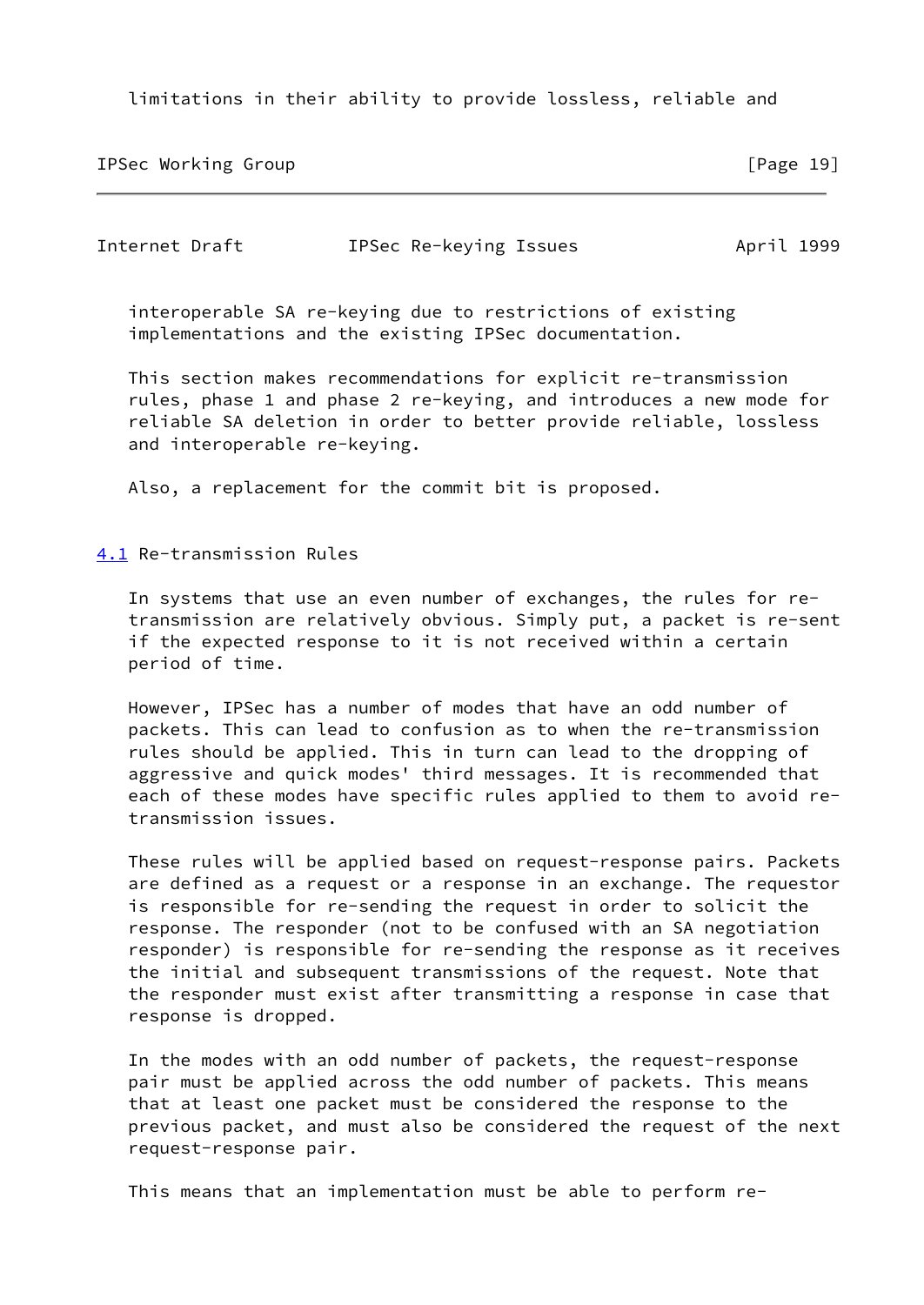transmission of packets after it normally would have considered itself to be done with an exchange or a mode. Further, any timers set by the transmission of the final message of an exchange should be reset when re-transmission occurs.

IPSec Working Group **IPSec Working** Croup

<span id="page-22-3"></span>Internet Draft **IPSec Re-keying Issues** April 1999

<span id="page-22-0"></span>[4.1.1](#page-22-0) Main Mode Re-Transmission Rules

 In main mode, there are effectively three completely separate exchanges. The first request-response pair contains the SA proposals, the second pair contains the keying material, and the third pair contains the authentication material. (These descriptions are generalised for the purposes of stating what the exchanges are, and are not intended to create discussion on the actual contents of the exchanges.)

 As an example of the separation of the exchanges, there is no need to resend the second main message to solicit the third main mode message, since the responder should not send the fourth main mode message until receiving the third main mode message. The absence of the fourth main mode message will cause the initiator to resend the third main mode message.

 Keeping the exchanges separate from a re-transmission point of view should simplify implementations.

## <span id="page-22-1"></span>[4.1.2](#page-22-1) Aggressive Mode Re-Transmission Rules

 In aggressive mode, the second message is the message that is both a response and a request. Therefore, the responder in a phase 1 negotiation that uses aggressive mode must re-transmit the second aggressive mode message to solicit a third aggressive mode message that it perceives as lost.

## <span id="page-22-2"></span>[4.1.3](#page-22-2) Quick Mode Re-Transmission Rules

 In quick mode, the second message is the message that is both a response and a request. Therefore, the responder in a phase 1 negotiation must re-transmit the second quick mode message to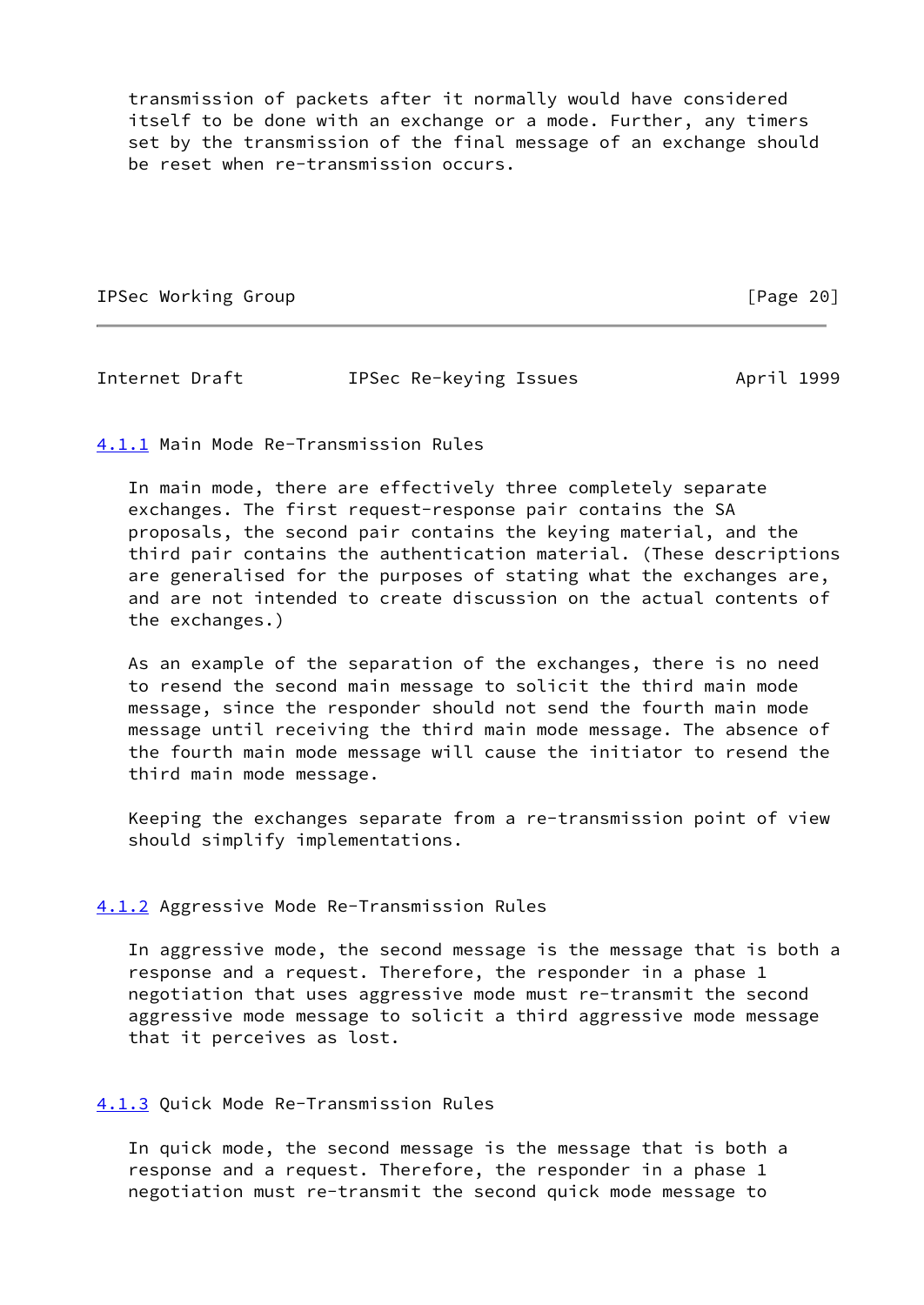solicit a third quick mode message that it perceives as lost.

 These rules must apply independently of the state of the commit bit, since there are currently no timing restrictions on the transmission of the CONNECTED notification.

<span id="page-23-0"></span>[4.2](#page-23-0) SA Delete Mode

 The purpose of the SA Delete mode is to unambiguously delete SAs used as pairs for phase 2 SAs, or a single SA for a phase 1 SA. It is called a mode for syntactical consistency with quick mode, new group mode and so on.

| IPSec Working Group | [Page $21$ ] |
|---------------------|--------------|
|---------------------|--------------|

Internet Draft **IPSec Re-keying Issues** April 1999

 This mode consists of two packets, a delete request and a delete acknowledgement.

 The delete request's format is the same as the DELETE notification, and may or may not refer to multiple phase 2 SAs or a single phase 1 SA. It is interpreted to mean the following:

 "I am not sending anymore traffic on this SA (or these SA pairs). Would you please stop sending traffic on it (or them), and send me an delete acknowledgement when you are done?"

 The receiver of the delete request then switches his outbound traffic to another SA (the next oldest), deletes both inbound and outbound SAs and sends the delete acknowledgement.

This is interpreted to mean:

 "I am also not sending anymore traffic on this SA (or these SA pairs). You may delete it (or them)."

 The receiver of the delete acknowledgement may then delete the inbound SA. The outbound SA should have already been deleted or somehow not used before the sending of the delete request.

 Note that re-transmission rules apply to the request-acknowledge pair. That is, if the initiator of the delete mode does not get the delete acknowledgement, the delete request should be re-transmitted. Similarly, if the responder of the delete request receives multiple copies, multiple copies of the delete acknowledgement should be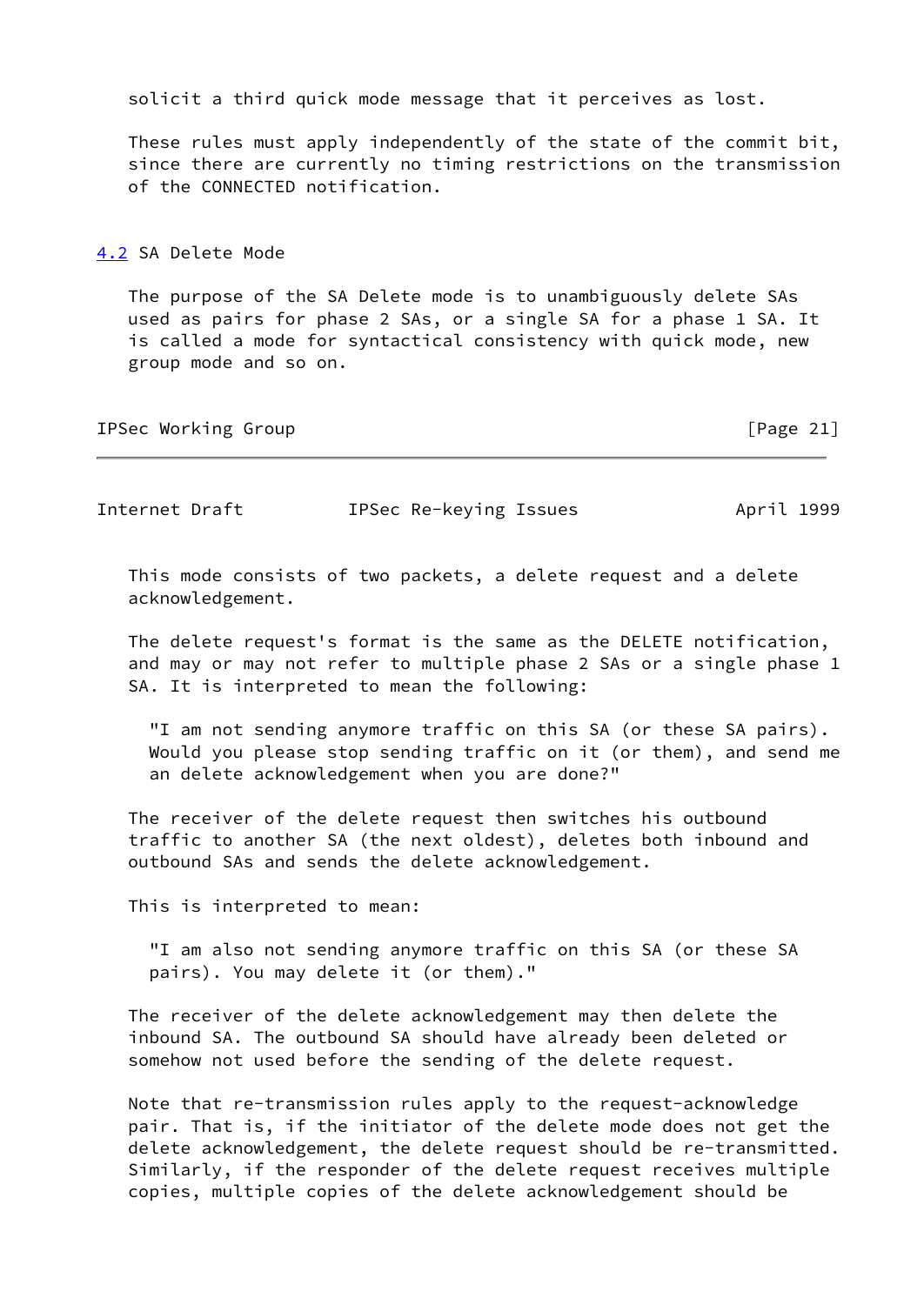sent.

 If the retry counter for the delete request expires, the SAs indicated in the request should be unilaterally deleted.

 Both messages must be sent encrypted under the protection of a phase 1 SA.

 Note that there is a race condition for the delete request and delete acknowledgement packets if an implementation sends them immediately after sending a packet on one of the SAs to be deleted. The race occurs if the packet order gets changed in the network and the delete mode packets arrive before packets sent on the SAs to which the deletes refer.

 The delete request-acknowledgement pair should also be applied to phase 1 SAs. In this case, the phase 1 SA is not completely torn down until the reception of the delete acknowledgement message.

IPSec Working Group **compared in the Community** of the Community of the Community of the Community of the Community of the Community of the Community of the Community of the Community of the Community of the Community of t

Internet Draft IPSec Re-keying Issues April 1999

 As a specific clarification, the binding between the inbound and the outbound phase 2 SAs is not weakened. In the messages used, the SA specified in the delete request is that of the sender's inbound SA. In other words, the SPI sent to be deleted is the SPI that was generated by the sender. This is simply to be consistent with the format of the current delete notification. It may be more reasonable to specify both inbound and outbound SPIs in the SA delete mode messages.

 When the delete mode is used to delete phase 1 SAs, the SPI values used are the cookies of the phase 1 SA to be deleted.

 The introduction of this mode does not eliminate the use for the existing DELETE notification. It could still be used if an implementation determines it needs to immediately (and impolitely) delete an SA. Implementations must still recognise that it is sent over UDP and may be dropped.

<span id="page-24-0"></span>[4.3](#page-24-0) Phase 1 Re-keying for IPSecond

The phase 1 re-keying method described in [Section 3](#page-17-2) requires only one change for IPSecond. That is the required use of the new delete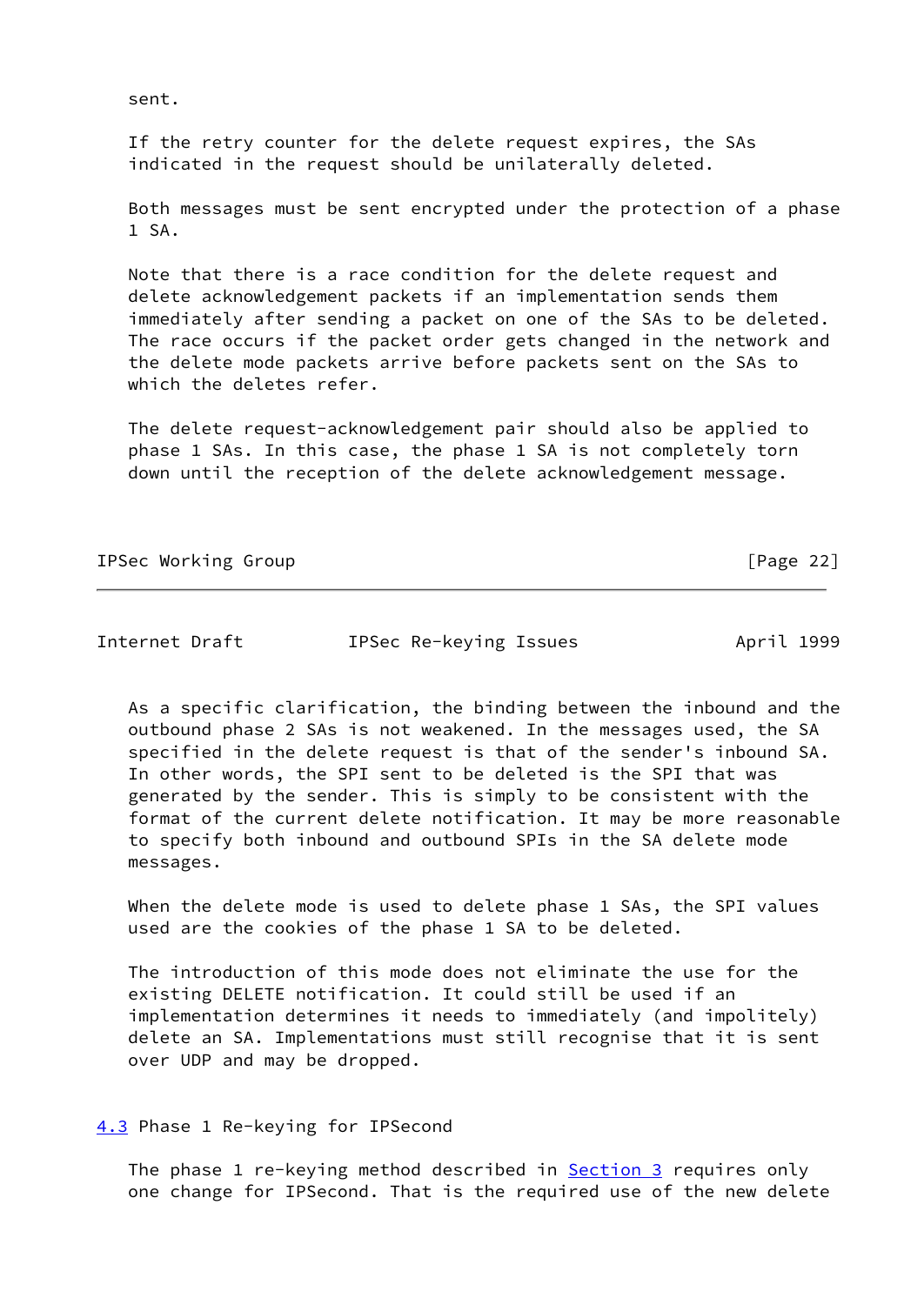mode.

 The Delete mode must be used in association with phase 1 when an implementation intends to delete a phase 1 SA for any reason.

# <span id="page-25-0"></span>[4.4](#page-25-0) Phase 2 Re-keying for IPSecond

The phase 2 re-keying proposal described in [Section 2,](#page-2-2) while necessary under the circumstances, is not the ideal method of re keying. It forces the specific transfer times of SAs, thus making the intent of paragraph 2, section 9 of  $[IKE]$  impossible.

 This section describes proposals related to re-keying for the next version of the IPSec protocols. The purpose is to precisely define re-keying so that implementations are lossless and perfectly interoperable during re-keying. It also allows the spirit of paragraph 2, section 9 of  $[IKE]$  $[IKE]$  $[IKE]$  to be used. Further, it meets the requirements of paragraph 3 of [section 4.3](#page-24-0) of [ISAKMP].

A summary of the recommendations is:

 1) Define and require that the normal procedure is to use the oldest phase 2 SA first, and to use it until its natural expiration.

IPSec Working Group **compared in the Community** of the contract of the contract of the contract of the contract of the contract of the contract of the contract of the contract of the contract of the contract of the contrac

<span id="page-25-2"></span>Internet Draft IPSec Re-keying Issues April 1999

- 2) Use the recommended re-transmission request rules for quick mode.
- 3) Make use of the delete mode a requirement.

<span id="page-25-1"></span>[4.4.1](#page-25-1) Oldest Phase 2 SA First

 The concept of using the oldest phase 2 SA first for outbound traffic allows the maximum use of negotiated keys and allows for the pre-negotiation of an arbitrary number of phase 2 SAs to be made available for later use.

 Additionally, it decouples new phase 2 SA negotiation from old phase 2 SA deletion, and the need to transfer to the new SA during re keying.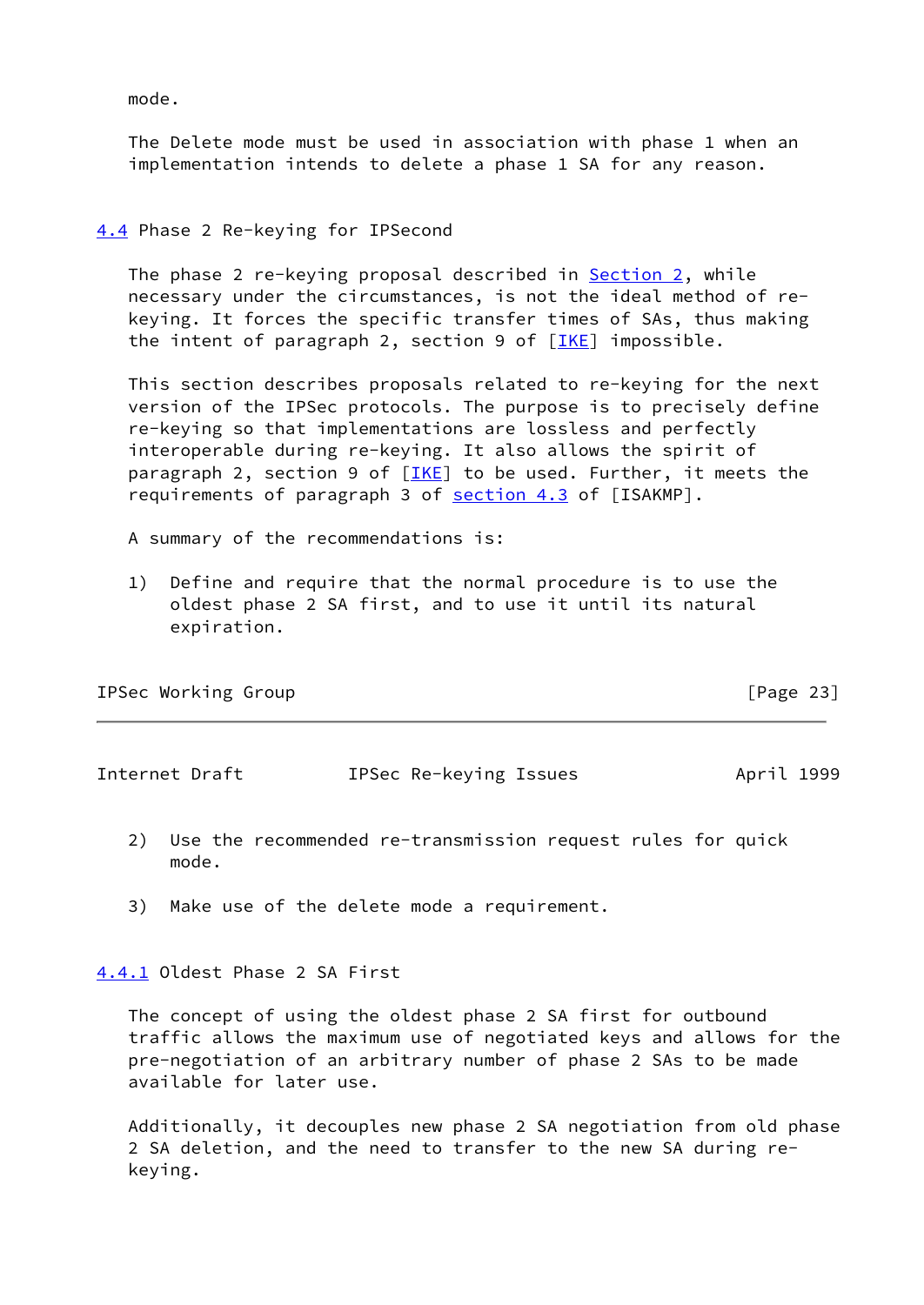It also eliminates the race condition that occurs during SA set up during re-keying. This means that use of the commit bit to avoid the race condition is not necessary except when the very first phase 2 SA is set up.

 The oldest SA is defined as the first negotiated of the available SAs. In cases of simultaneous and near simultaneous SA negotiation, the use of the delete mode and the ability to overlap SAs for an arbitrary period of time should make this condition manageable.

## <span id="page-26-0"></span>[4.4.2](#page-26-0) Phase 2 Re-keying Illustration

 This section illustrates the events when re-keying occurs using the above proposals. Note the simplifications due to the decoupling of SA negotiation and old SA deletion.

IPSec Working Group **compared in the Community** of the IPA control of the IPage 24]

<span id="page-26-1"></span>Internet Draft **IPSec Re-keying Issues** April 1999



Initiator Responder

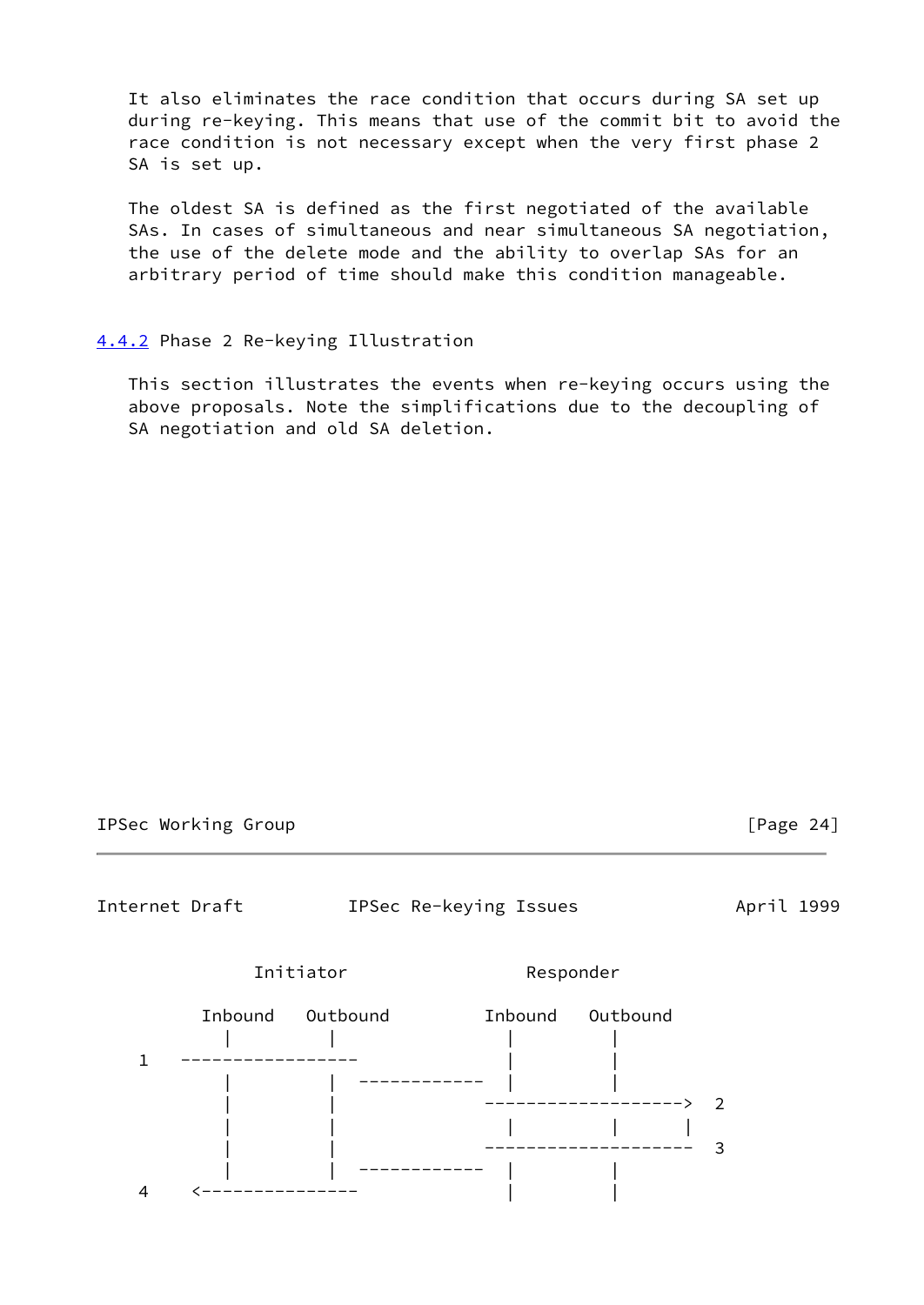

 Figure 4-1 Recommended IPSecond Phase 2 Re-key Sequence Chart, Initiator Expiration

- 1) Initiator sends first quick mode message.
- 2) Responder receives first quick mode message.
- 3) Responder sends second quick mode message.
- 4) Initiator receives second quick mode message.
- 5) Initiator sends third quick mode message.

| IPSec Working Group |  |  |  |
|---------------------|--|--|--|
|---------------------|--|--|--|

 $[Page 25]$ 

<span id="page-27-0"></span>

| Internet Draft | IPSec Re-keying Issues | April 1999 |
|----------------|------------------------|------------|
|----------------|------------------------|------------|

- 6) Initiator sets up new inbound SA. Implementations may choose to set up the new outbound SA at this time, as long as they do not use it.
- 7) Responder receives third quick mode message.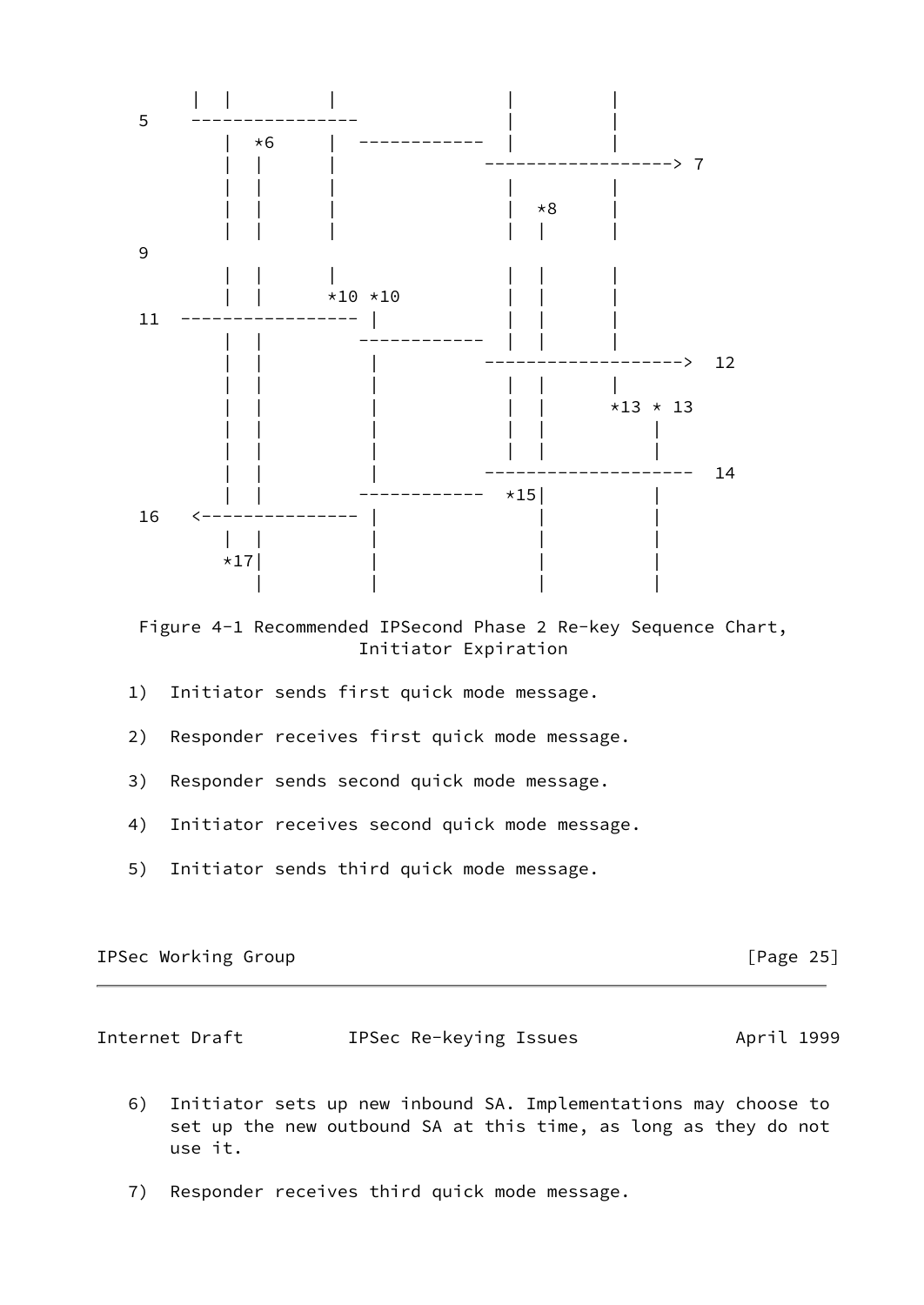- 8) Responder set up new inbound SA. Implementations may choose to set up the new outbound SA at this time, as long as they do not use it.
- 9) Initiator's old SA pair expires.
- 10) Initiator starts using new outbound SA and stops using old outbound SA.
- 11) Initiator sends first SA delete mode message.
- 12) Responder receives first SA delete mode message.
- 13) Responder sets up new outbound SA.
- 13) Responder deletes old outbound SA and starts using new outbound SA.
- 14) Responder sends second SA delete mode message.
- 15) Responder deletes old inbound SA.
- 16) Initiator receives second SA delete mode message.
- 17) Initiator deletes old inbound SA.
- If the responder's old SA expires first, the events are as follows.

IPSec Working Group **compared in the Community** control of the control of the control of  $[Page 26]$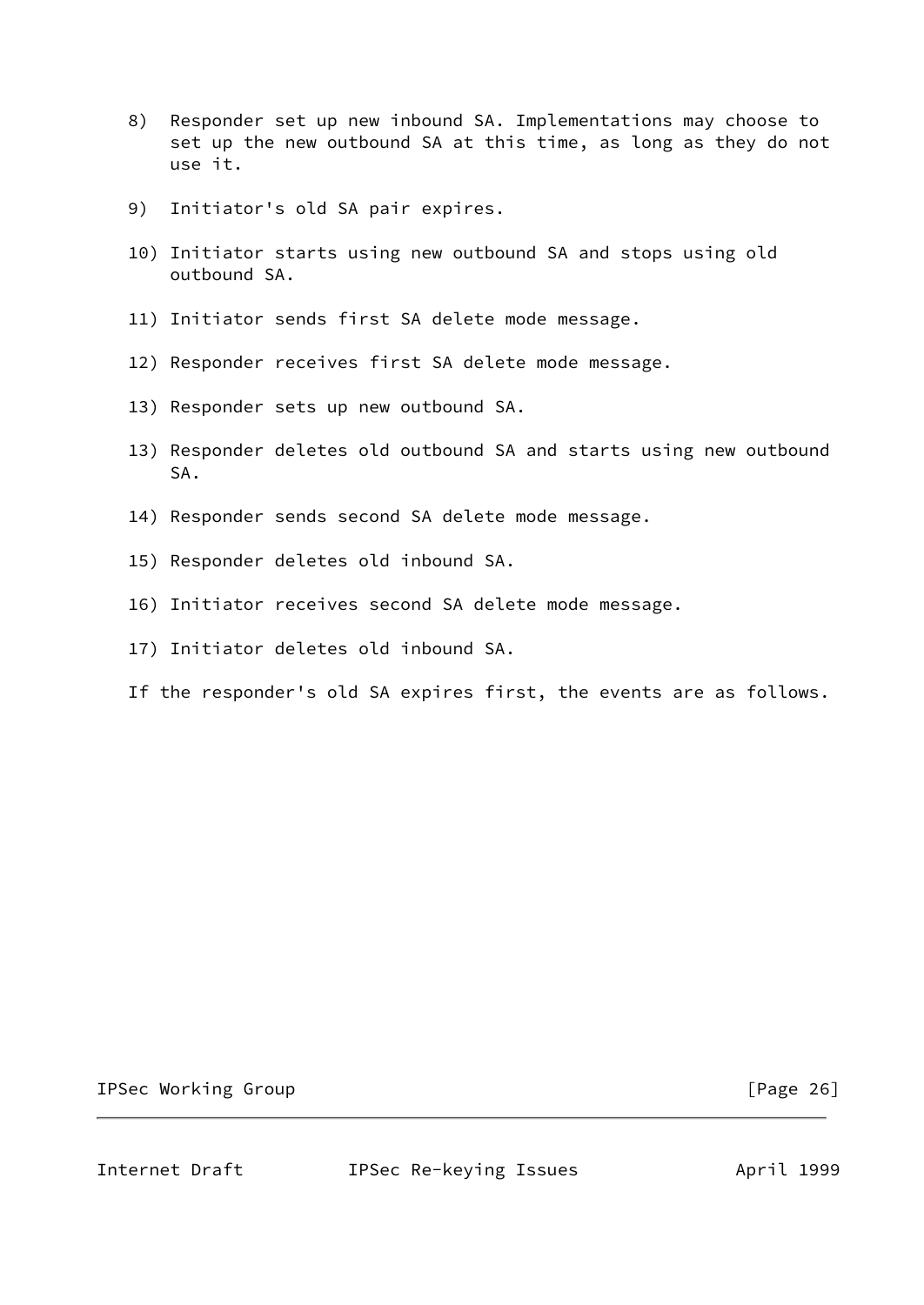

 Figure 4-2 Recommended IPSecond Phase 2 Re-key Sequence Chart, Responder Expiration

- 9) Responder's old SA pair expires.
- 10) Responder starts using new outbound SA and stops using old outbound SA.
- 11) Responder sends first SA delete mode message.
- 12) Initiator receives first SA delete mode message.
- 13) Initiator sets up new outbound SA.
- 13) Initiator deletes old outbound SA and starts using new outbound SA.
- 14) Initiator sends second SA delete mode message.
- 15) Initiator deletes old inbound SA.
- 16) Responder receives second SA delete mode message.
- 17) Responder deletes old inbound SA.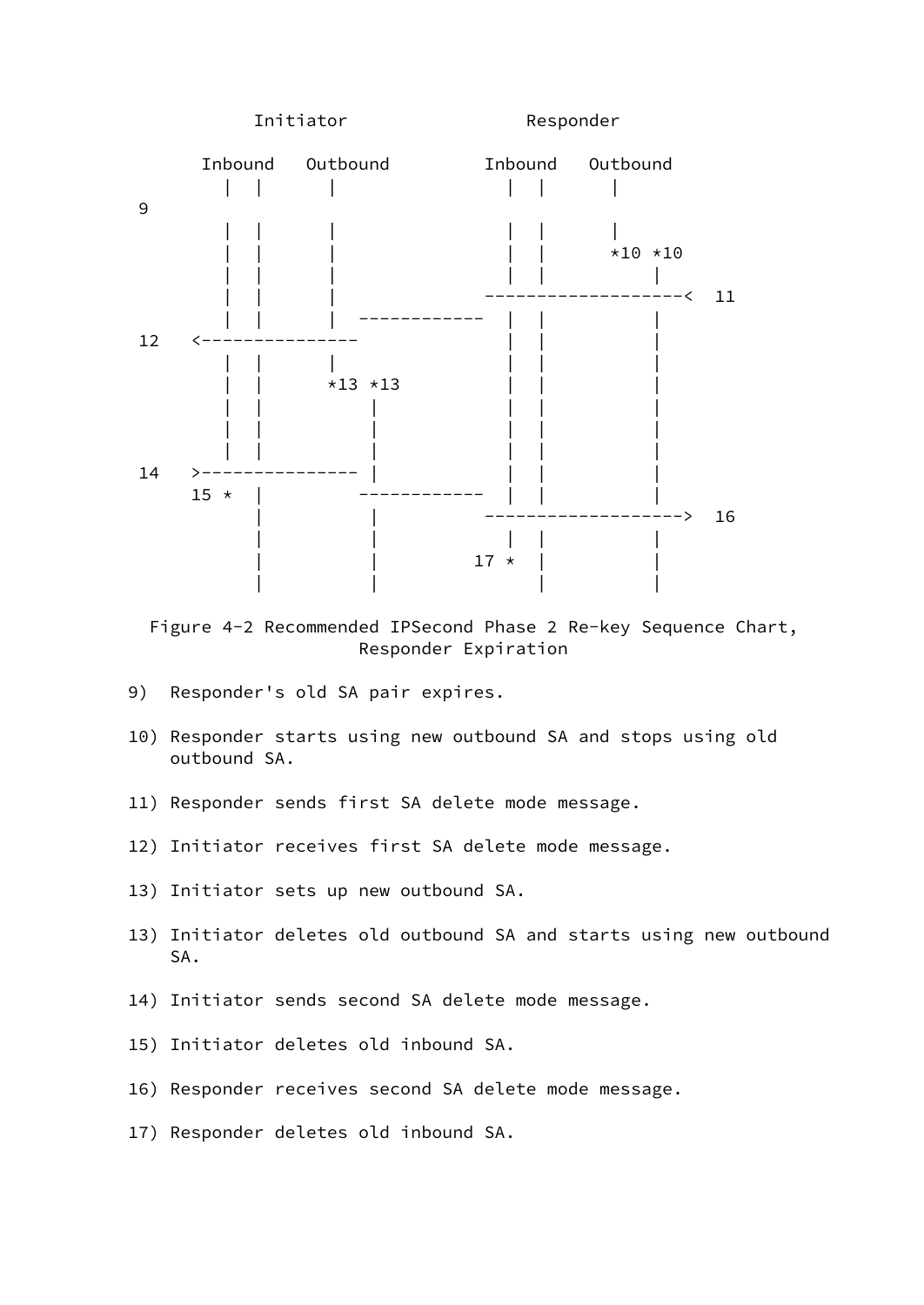| Internet Draft | IPSec Re-keying Issues | April 1999 |
|----------------|------------------------|------------|
|                |                        |            |

<span id="page-30-0"></span>[4.5](#page-30-0) Commit Bit Replacement

 The intent of this section is to propose a mechanism to allow implementations to delay the usage of negotiated SAs. Its use may eliminate the need for the commit bit, and will not suffer from any of the problems of the commit bit.

 This is done by introducing a new mechanism to indicate to a peer that usage of a newly negotiated SA should be deferred. Then, depending on the deferral time intended, one of two mechanisms is introduced to indicate that the SA may be used.

 As this time, this proposal refers only to phase 2 SAs; however, there is no reason the same concepts could not be applied to phase 1 SAs.

 These mechanisms are preferred over the commit bit for the following reasons:

- o They receive the full protection of phase 1 SAs, and as such provide the maximum resistance to denial of service attacks.
- o Their use is clearly and unambiguously defined.
- o They are resistant to the possibilities of dropped packets.

<span id="page-30-1"></span>[4.5.1](#page-30-1) DEFER\_USAGE Notification

 The indication that an SA should not be made available for use immediately can be indicated by the addition of a new notify payload to the quick mode that negotiated the SA. To allow a single quick mode to negotiate multiple SAs, the DEFER\_USAGE notification explicitly names the SA whose use is to be deferred, in the same manner as the current DELETE notification.

 The DEFER\_USAGE notification payload should be added by the peer wishing to delay usage of an SA.

 On reception of the DEFER\_USAGE notification, the newly negotiated SA should be set aside until reception of the allow usage mode, described in the next section, or the reception of the CONNECTED notification.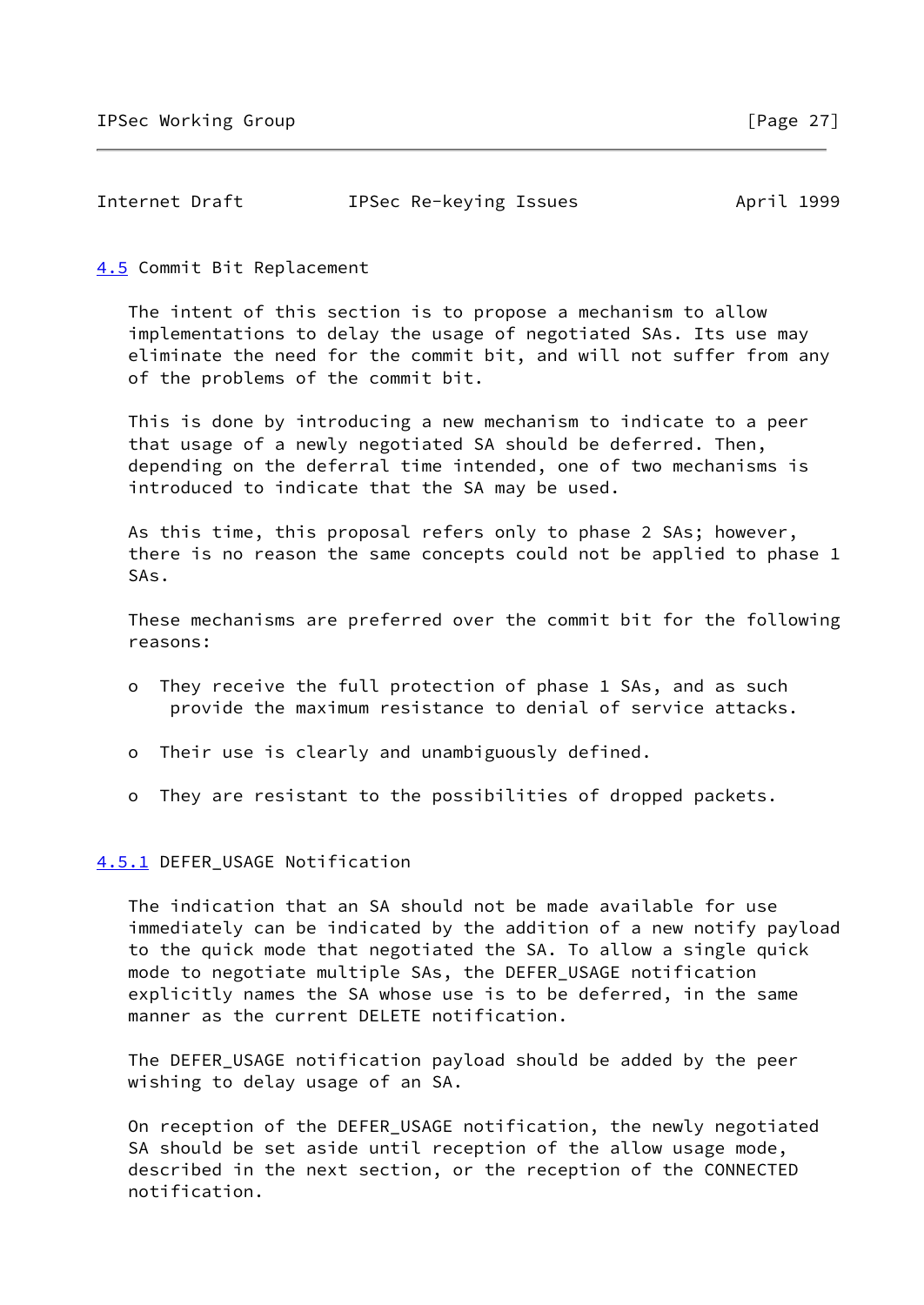The expected response depends on which type of DEFER\_USAGE notification is sent. These types are termed long and short. A short DEFER\_USAGE notification causes quick mode to become a for message mode, as with the intended use of the commit bit. A long DEFER\_USAGE

IPSec Working Group **compared in the Community** of the IPSec Working Group **[Page 28]** 

Internet Draft **IPSec Re-keying Issues** April 1999

 notification causes quick mode to proceed normally, with usage of the specified SA deferred until the sender of the DEFER\_USAGE notification sends the first allow usage mode packet.

 Implementations should be prepared to received the long DEFER\_USAGE notification for the same SA (pair) that they send it for; in other words, usage of the both SAs of the negotiated pairs may be deferred simultaneously by both peers.

 There are no time constraints associated with the sending of the long DEFER\_USAGE notification and the subsequent reception of the allow usage mode.

 Usage of the short DEFER\_USAGE notification is restricted to quick mode responders only.

<span id="page-31-0"></span>[4.5.2](#page-31-0) Allow Usage Mode

 Like the delete mode, this exchange is called a mode for syntactical consistency.

 The purpose of this mode is to indicate to a peer that an SA may now be used. Normally, usage of the SA by the peer would have been deferred by the use of the long DEFER\_USAGE notify payload, described in the previous section. However, reception of this mode for an SA whose usage has not been deferred is not considered an error.

 This mode consists of two packets. The first packet is an ALLOW\_USAGE notification. It specifies a previously negotiated SA that may be used, and is similar to the delete request packet in format.

 The response packet to this packet is the ALLOW USAGE ACKNOWLEDGEMENT notification.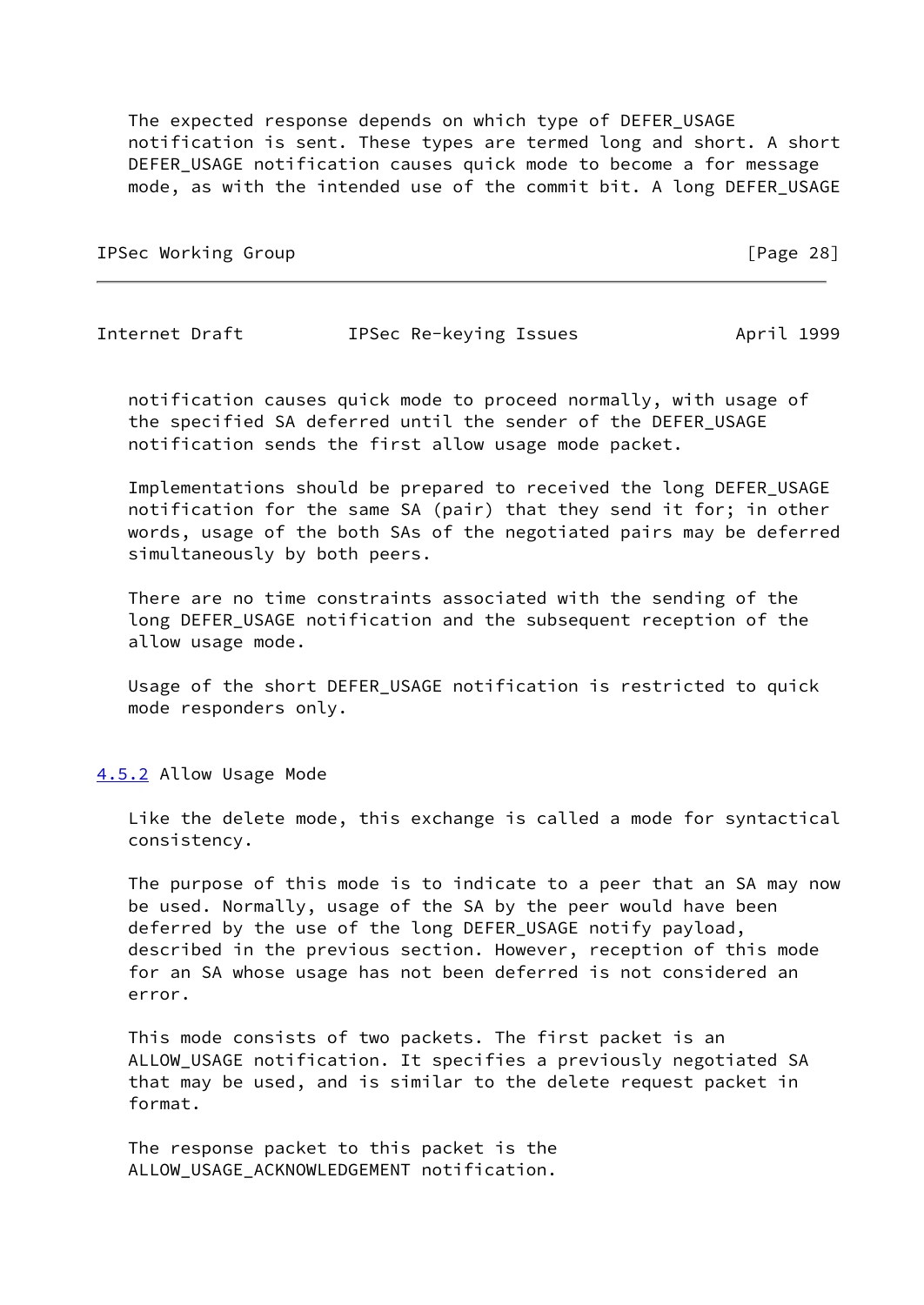The initiator of the exchange re-transmits the ALLOW\_USAGE notification until it receives the ALLOW\_USAGE\_ACKNOWLEDGEMENT notification or exceeds its re-try counter.

The mode should always be sent under the protection of a phase 1 SA.

#### <span id="page-32-0"></span>[4.5.3](#page-32-0) CONNECTED Notification

 The intended use of the commit was to eliminate the race condition that occurs at the end of a quick mode. In this context, the allow

IPSec Working Group [Page 29]

Internet Draft **IPSec Re-keying Issues** April 1999

 usage mode adds more overhead than is necessary. Therefore, in this case, the response to the DEFER\_USAGE may be the

<span id="page-32-1"></span>[5](#page-32-1). Acknowledgements

 Some of the concepts presented in this document are based on work done by TimeStep Corporation's engineering group.

 Others are taken from concepts discussed within the IPSec working group, particularly some of the concerns expressed about problems with the commit bit.

- <span id="page-32-3"></span><span id="page-32-2"></span>[6](#page-32-2). References
	- [IKE] Harkins, D., Carrel, D., "The Internet Key Exchange (IKE)", [RFC2409](https://datatracker.ietf.org/doc/pdf/rfc2409), November 1998
	- [ISAKMP]Maughan, D., Schertler, M., Schneider, M., and Turner, J., "Internet Security Association and Key Management Protocol (ISAKMP)", [RFC2408](https://datatracker.ietf.org/doc/pdf/rfc2408), November 1998

Revision History

September 23, 1998 Initial Release

April 7, 1999 - clarification of objectives of document -more commit bit comments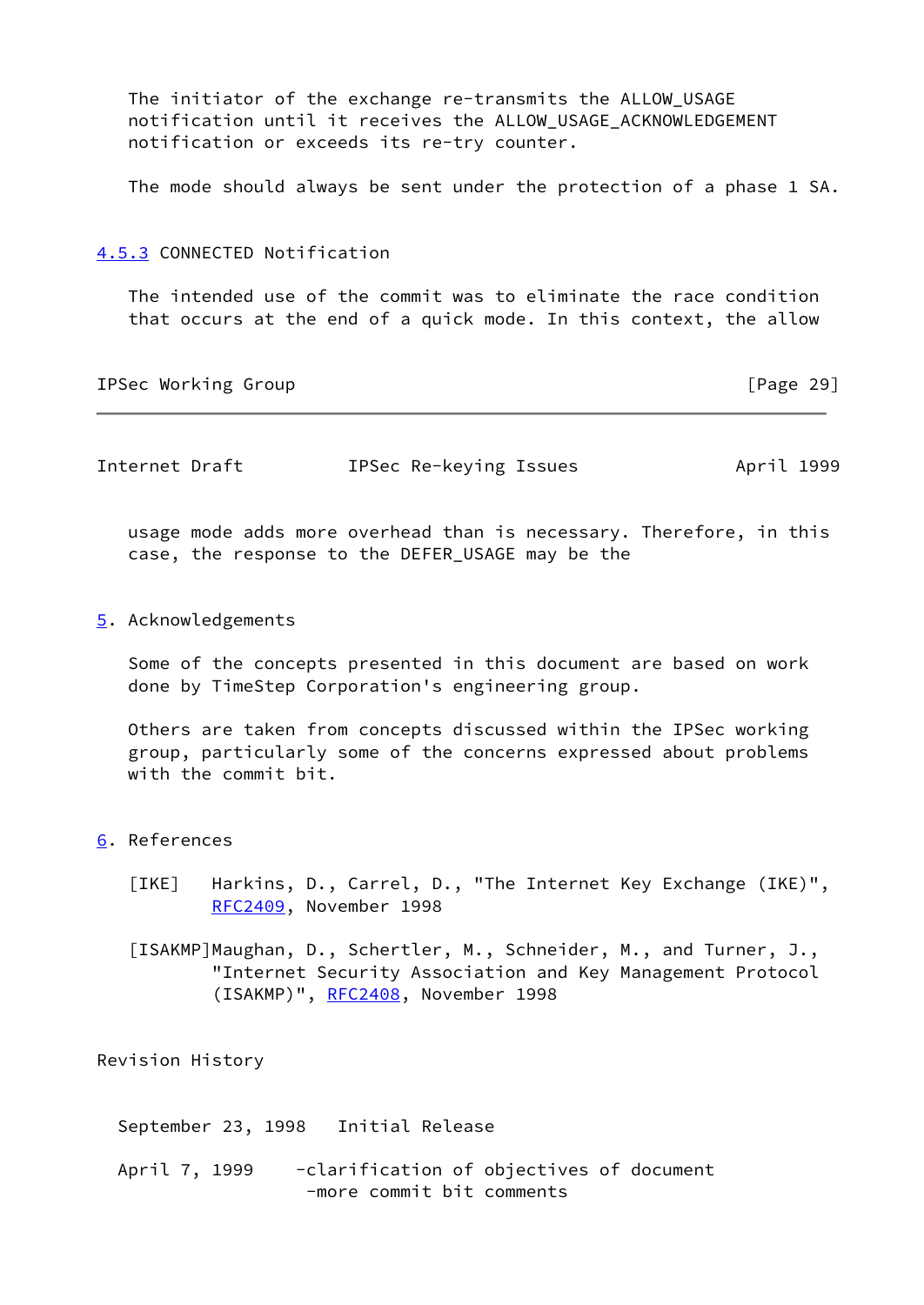-change phase 1 re-keying discussion to explicitly allow multiple phase 1 SAs between peers; previous version explicitly allowed only 1 phase 1 between peers -other miscellaneous changes

Security Considerations

 This document is associated with the IPSec family of documents. As such, security considerations permeate the document.

IPSec Working Group **IPSec Working** Croup

| Internet Draft | IPSec Re-keying Issues | April 1999 |  |
|----------------|------------------------|------------|--|
|                |                        |            |  |

Author's Address

 Tim Jenkins tjenkins@timestep.com TimeStep Corporation 362 Terry Fox Drive Kanata, ON Canada K2K 2P5 +1 (613) 599-3610

 The IPSec working group can be contacted via the IPSec working group's mailing list (ipsec@tis.com) or through its chairs: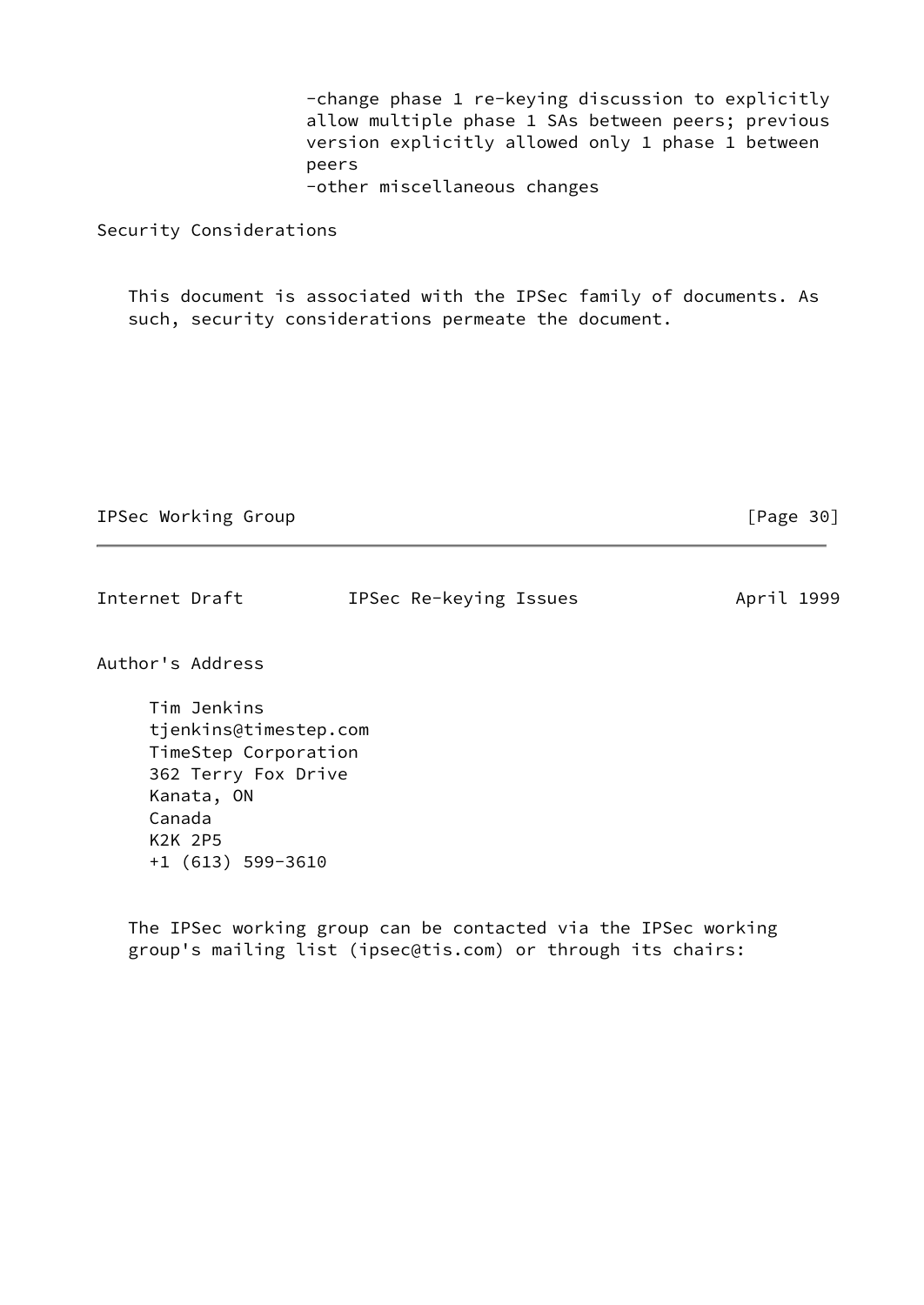IPSec Working Group **compared in the Community** of the Legendru entries of the Legendru entries of the Legendru entries of the Legendru entries of the Legendru entries of the Legendru entries of the Legendru entries of the

Internet Draft **IPSec Re-keying Issues** April 1999 Robert Moskowitz rgm@icsa.net International Computer Security Association

 Theodore Y. Ts'o tytso@MIT.EDU Massachusetts Institute of Technology